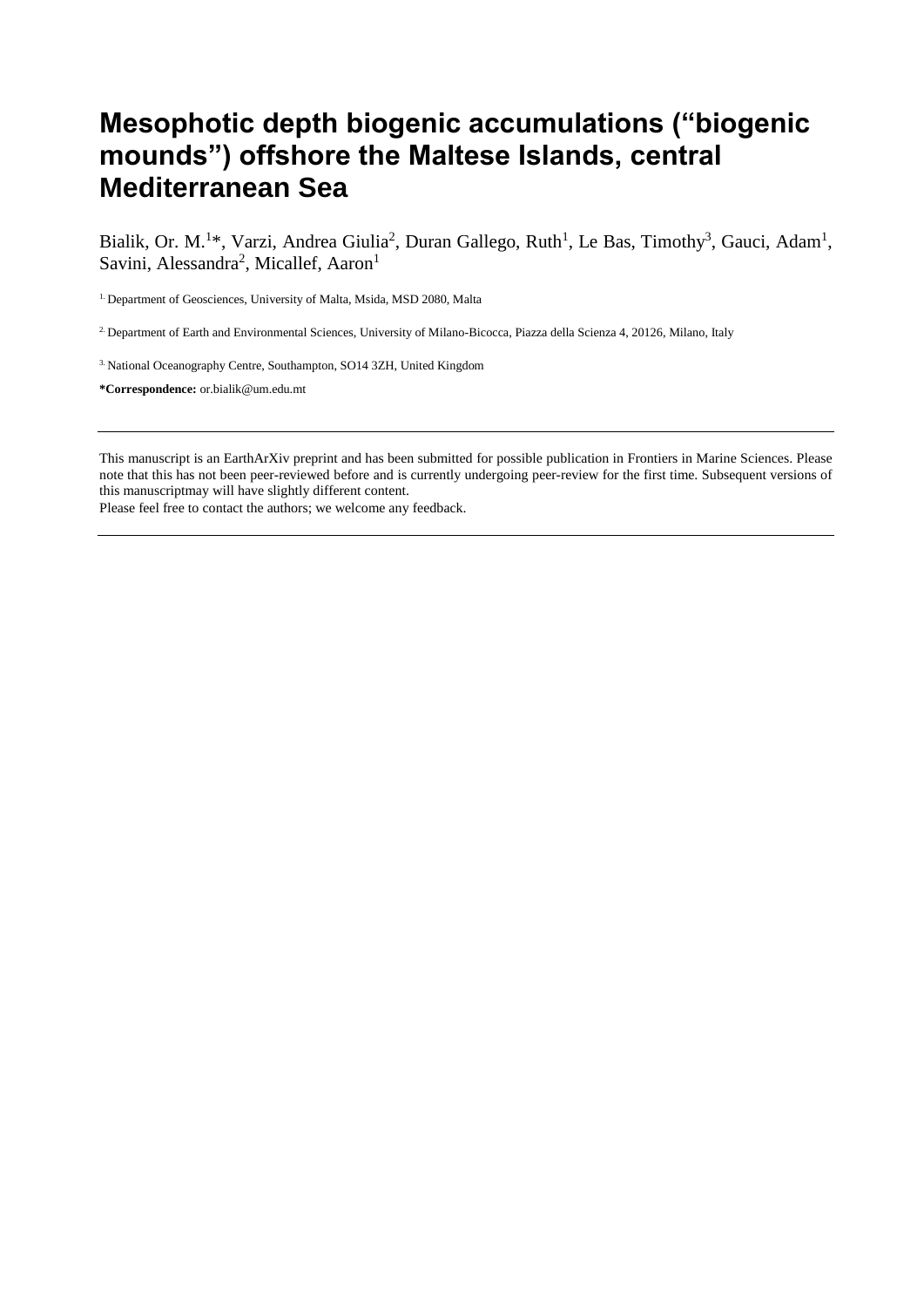# **Mesophotic depth biogenic accumulations ("biogenic mounds") offshore the Maltese Islands, central Mediterranean Sea**

Bialik, Or. M.<sup>1\*</sup>, Varzi, Andrea Giulia<sup>2</sup>, Duran Gallego, Ruth<sup>1</sup>, Le Bas, Timothy<sup>3</sup>, Gauci, Adam<sup>1</sup>, Savini, Alessandra<sup>2</sup>, Micallef, Aaron<sup>1</sup>

<sup>1.</sup> Department of Geosciences, University of Malta, Msida, MSD 2080, Malta

2. Department of Earth and Environmental Sciences, University of Milano-Bicocca, Piazza della Scienza 4, 20126, Milano, Italy

3. National Oceanography Centre, Southampton, SO14 3ZH, United Kingdom

**\*Correspondence:** or.bialik@um.edu.mt

#### **Abstract**

The mesophotic domain is a poorly explored part of the oceans, notably in the Mediterranean Sea. Benthic communities in these depths are not well documented and as such are under higher risk from anthropogenic impacts. Hard substrate habitats in this depth window are not common and are a key ecotope. The Malta Plateau in the central Mediterranean, which is characterised by low sedimentation rates, offers a potentially unexplored domain for these features. Bathymetric and backscatter data offshore of the eastern coast of the island of Malta were used to characterise the benthic habitats. >1700 small structures were identified in mesophotic depth and verified by dives to be biogenic mounds. These mounds extend from several meters to tens of meters in diameter and occur in two main depth windows 40 to 83 mbpsl and 83 to 120 mbpsl, each formed probably in a different stage along the last glacial cycle. The mounds are composed of interlocking bioconstruction by encrusting organisms and are colonised by sponges and various cold water corals (most of which are protected). This unique and important habitat is currently under grave threat by human activity, most immediately by trawling activity.

**Keywords:** Biogenic mounds, Reefs, Natural heritage, Coralline algae, Trawl marks, Seafloor mapping, Malta Plateau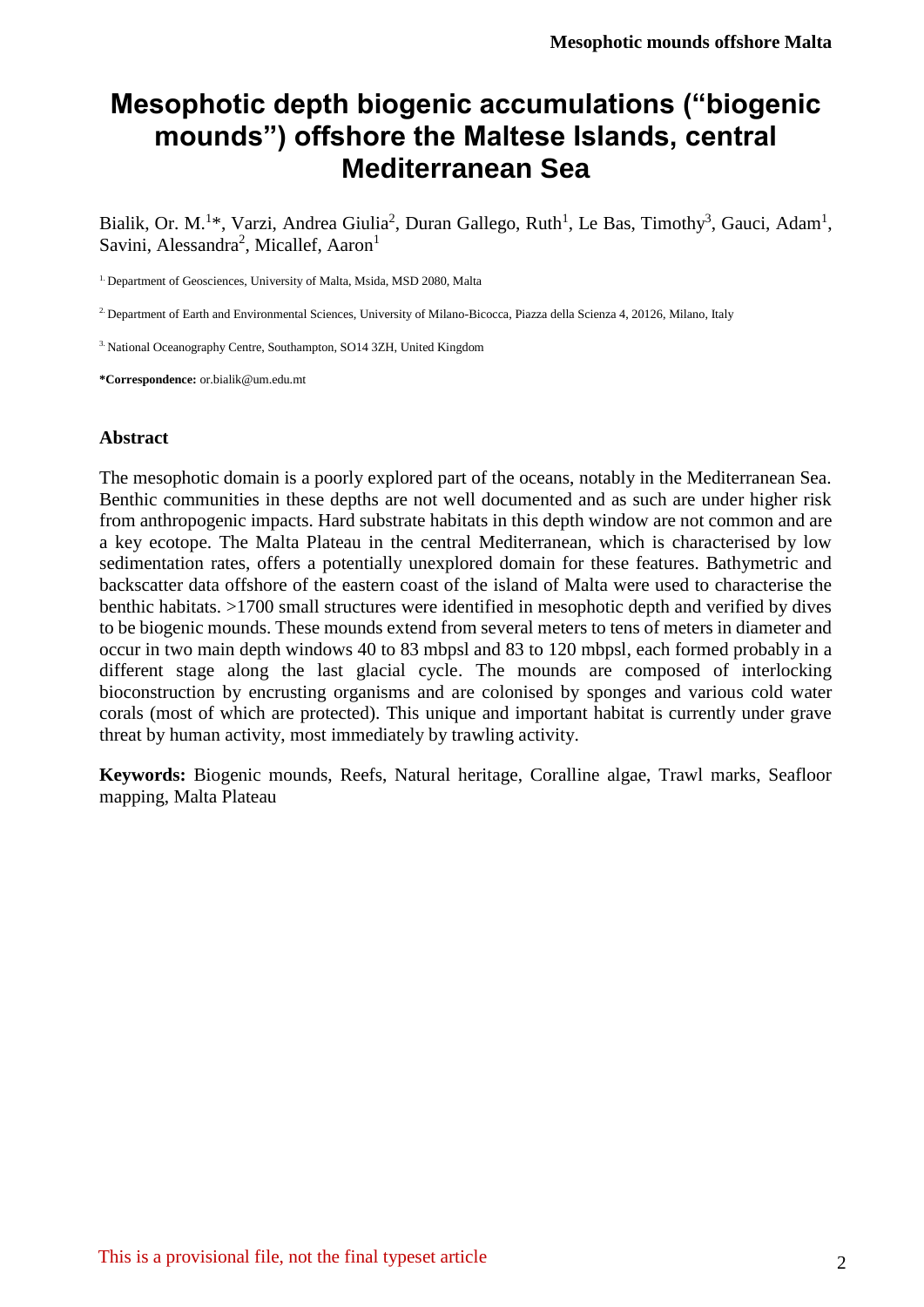#### **1 Introduction**

# **1.1 Biogenic mounds**

The term "mound" is commonly used in literature to indicate biogenic-mediated features forming submerged positive reliefs (from a few to hundreds of metres in height), composed of a variety of dominant organisms capable of trapping or baffling fine sediments (e.g. cold-water corals, bryozoans, polychaetes). Mounds occur in a variably-composed sedimentary matrix, and display rounded, semicircular, ellipsoidal or elongated planforms (Riding, 2002; Henriet et al., 2014). The terminology used to describe mound-like biogenic submarine landforms in cold water is inconsistent across literature. Terms like "patch reefs", "pinnacle reefs", "reef mounds", "carbonate mounds" and others are frequently used to refer to "mounded" biconstructions developed in temperate seas (Greene et al., 1999; Wood, 2001; Riding, 2002; Bare et al., 2010). Comparative analysis of these features, which have only recently been reported in literature thanks to advancements in underwater exploration techniques, is critical but difficult. The different origin, composition and structure of mounds is often missing in the numerous examples reported in literature. In order to avoid adding confusion to the terminologies already in use, and to document the environmental relevance that biogenic landforms seem to hold in mesophotic depths, we use here the general terms "biogenic mound" to describe the observations or "mounded bioconstruction" when referring to the growth process.



**Figure 1**: Location map. (a) Overview map (upper left, ETOPO) shows the location of Malta, (b) Available bathymetric data from the seafloor surrounding the Maltese Island, research area for this study is marked with a red box. '© Crown Copyright and/or database rights. Reproduced by permission of The Keeper of Public Records and the UK Hydrographic Office (www.GOV.uk/UKHO).'

Biogenic mounds have been detected all over the world, although a precise description of their distribution, origin and morphology is often overlooked. Indeed, the study of such bioconstructions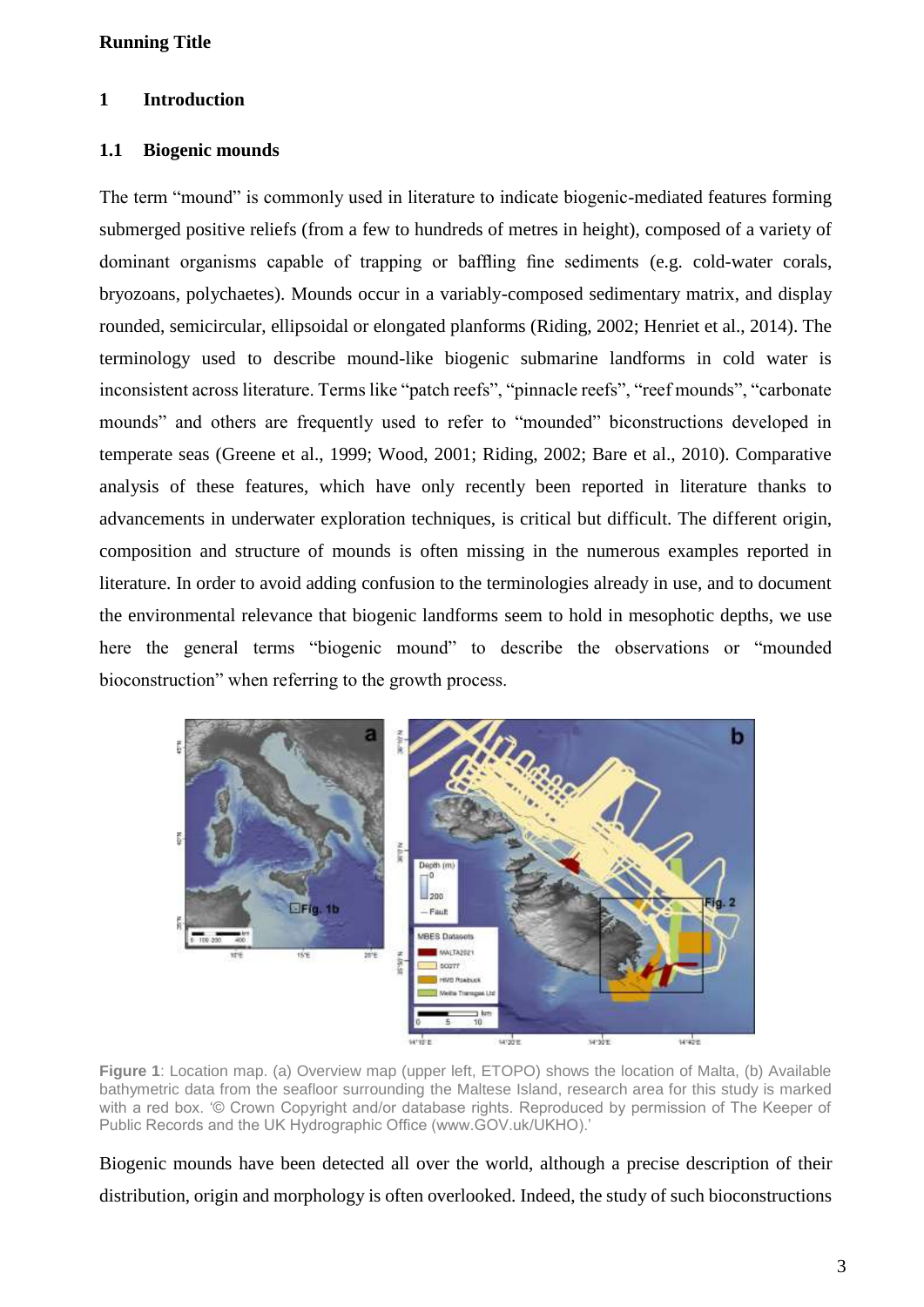has benefitted from the increased availability of seafloor acoustic maps and Remotely Operated Vehicle (ROV) imagery. In the literature, cold-water coral carbonate mounds are the most welldocumented structures. Hovland et al. (1994) were some of the first to describe sub-photic carbonate build-ups – referred to "seabed mounds" – offshore western Ireland. Since then, several studies have revealed thousands of deep-water carbonate mounds. Biogenic mounds have developed in a wide depth range, from coastal areas to deeper environments, and they can be formed by a variety of organisms. The dimensions and shapes of mounds may vary a lot, with heights ranging from a few metres to >300 m, and lateral extensions of up to tens of kilometers (Ramos et al., 2017; Wienberg et al., 2018; Hebbeln et al., 2019). The bioconstructions are normally grouped into provinces, which may comprise tens to hundreds of individual mounds (Hebbeln et al., 2014; Glogowski et al., 2015). These morphologies have been observed and documented along the Atlantic margins (from northern Norway to Mauritania and from Brazil to Canada) and the Mediterranean Sea (Lo Iacono et al., 2008; White and Dorschel, 2010; Corbera et al., 2019; Hebbeln et al., 2019). The investigation of such zones is essential to describe submarine landscapes, although most of the time they are largely neglected within classification schemes (Greene et al., 1999; Hebbeln et al., 2019).

There is no consensus in the literature regarding the timing and mechanism of mounded bioconstruction formation. Mounds have been related to hydrocarbon seepage (Wheeler et al., 2007; Foubert and Henriet, 2009) or autogenic processes stimulated by high current speeds and food supply (Mienis et al., 2007; White, 2007; Foubert and Henriet, 2009). Some authors (Abbey et al., 2013) ascribed their formation to reefs developed during short-lived periods of slow sea-level rise during the Holocene transgression and subsequent drowning that halted their growth. Other authors (Locker et al., 2016) ascribe their origin to reefs developed during periods of low sea-level amplitude in the last glacial cycles that were terminated due to a combination of emersion and drowning during the glacial maximum and subsequent transgression. Both models are based on the water depth of the features and their correspondence to past sea-levels (Miller et al., 2020).

Direct dating of such mounds is difficult. Their outer crust, which divers and ROVs can sample, may be entirely coated by encrusters that colonized after the formation of the core of the mounds. Meanwhile, drilling the biogenic mounds is technologically challenging and expensive, and destructive methods may not be suitable for such an environmentally sensitive environment. Furthermore, the features themselves might be, in part, the product of erosion, complicating dating even further. As such, all age estimations for these moundes are limited and at times speculative.

#### **1.2 Biogenic mounds in the Mediterranean Sea**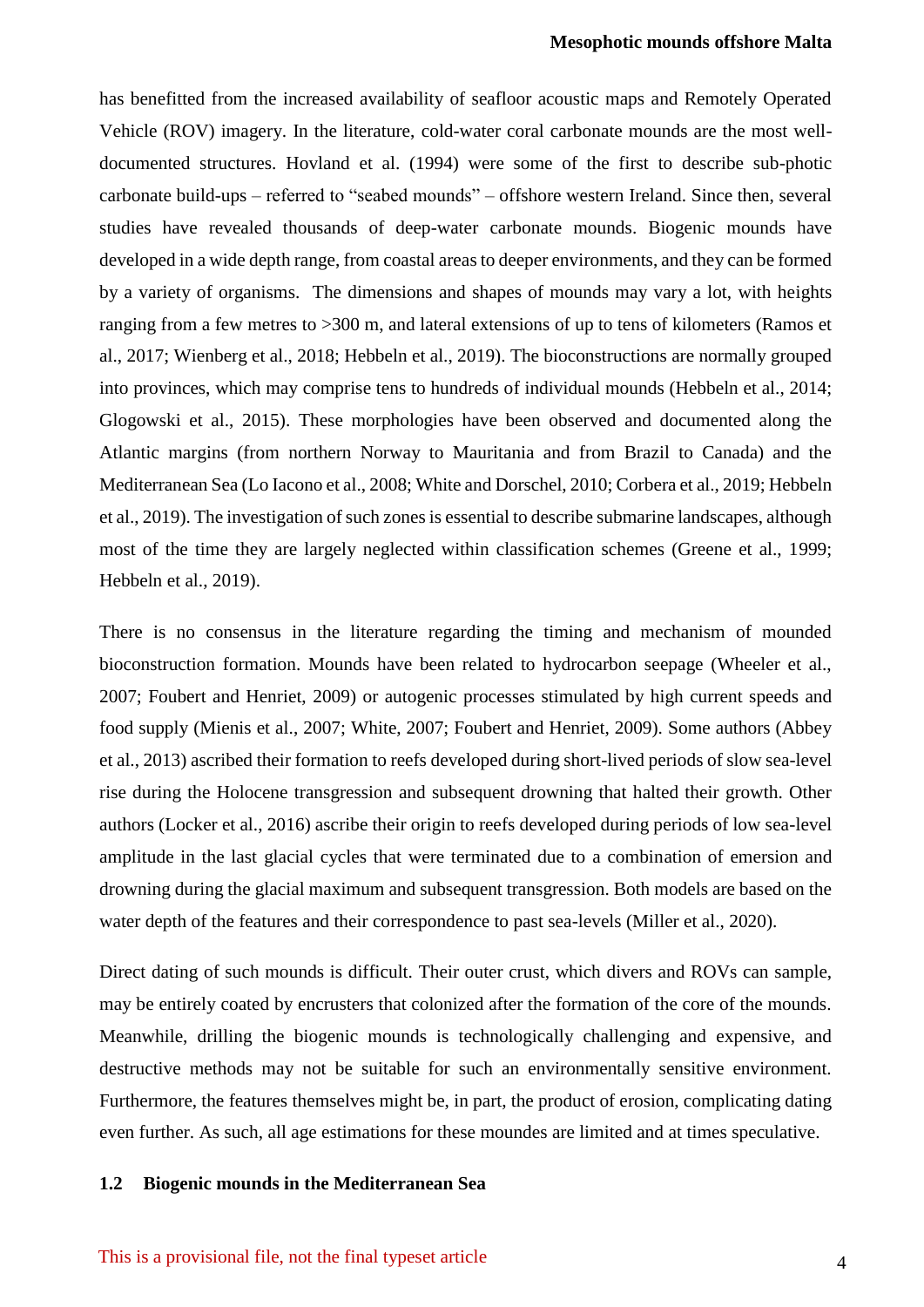Subdivision of modes of carbonate production (carbonate factories) shows the Mediterranean carbonate production to be unique because it is dominated by a light-governed C-type factory (Reijmer, 2021). Production is dominated by phototrophs that are not corals. This type of production is characterized by a small production centre. Where biogenic mounds have been reported in the Mediterranean Basin they tend to be significantly smaller than their Atlantic counterparts (Matos et al., 2017). Mediterranean biogenic mounds are typified by cold-water coral growth at their tops and/or flanks. Biogenic mounds have been reported in the Alboran Sea, Tyrrhenian Sea, the Ionian Sea and the Levantine Sea (Aloisi et al., 2000; Remia and Taviani, 2005; Taviani et al., 2005, 2013; Savini et al., 2009, 2014; Corbera et al., 2019). Most of these mounds occur at depths of >200 m. Increased exploration of the mesophotic domain has led to discovery of biogenic mounds in such depths as well, revealing a diverse range of bioconstructions (Ingrosso et al., 2018). Among the most representative habitats is the coralligenous, with a wide range of morphotypes (Ballesteros et al., 2006; Bracchi et al., 2017), which are generally not associated with mound-like features. Biogenic mounds <100 m in diameter and located in mesophotic depths have only been described in a few locations in the Mediterranean Sea (Savini et al., 2014; Violante et al., 2020). Notably these studies do not report coralligenous or algal reefs components. The assemblage building the mounds vary depending on depth, temperature and tropic state. It may be dominated by bryozoans (James et al., 2004), cold water corals such as *Lophelia pertusa* and *Madrepora oculate* (Dorschel et al., 2007; Foubert et al., 2008), sponges (de S. Carvalho et al., 2016; Goren et al., 2021) or a combination of corals and coralline algae (Amado-Filho et al., 2016; Dumalagan et al., 2019). In some cases, based on geochemical and morphological evidence, it was possible to associate the origin of some of the deeper of these mounds to hydrocarbon seepage (Cangemi et al., 2010). However, the origin of the biogenic mounds is less clear in shallower waters where phototrophic calcifiers are present at the surface of the mound (Violante et al., 2020).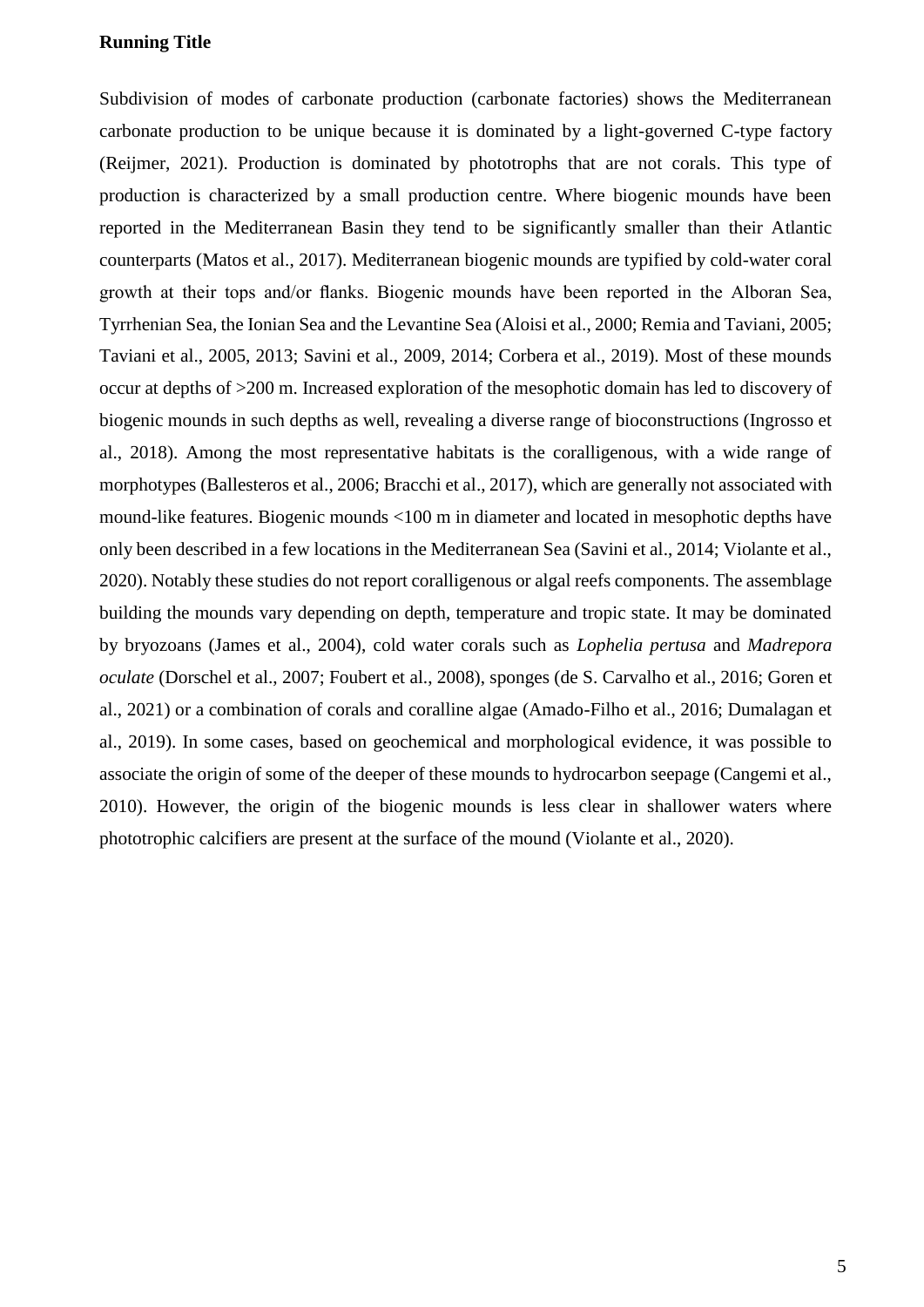#### **1.3 This study**

Here, we report on the extensive occurrence of biogenic mounds offshore the Maltese Islands (Sicily Channel). The objectives of our study are to quantify the geometry and distribution of these biogenic mounds and to characterize their environment. Based on this information, we discuss the possible origin of these features, as well as the risks they presently face.

#### **2 Regional setting**

The Maltese archipelago (Figure 1) is located in the central Mediterranean Sea, between Sicily and North Africa, in an elevated region called the Malta Plateau. The latter is a 150 km long and 120 km wide ridge located in the north-eastern part of the Pelagian Platform, which separates the eastern and western Mediterranean. The Maltese Islands comprise one of the few emergent areas of the Pelagian carbonate platform. Outcropping across the Maltese Islands are shallow (<500 m) water, Oligo-Miocene pre- to syn-rift sedimentary successions (Pedley et al., 1976). The entire sequence is disrupted by two normal fault systems (Illies, 1980; Gardiner et al., 1995). The first is a system of syn-depositional ENE-WSW trending faults, which were active intermittently between the Early Miocene and mid-Pliocene. The second system consists of NW-SE trending faults that were formed or re-activated in the late Pliocene to Quaternary. The seafloor around the archipelago, which is one of the least studied areas in European seas, is characterized by a smooth and gently sloping seabed, predominantly 100–150 m in depth, although it locally reaches depths of 400 m. The seafloor is mostly covered by a thin layer of sand to silt sized biogenic sediments with local baffling by seagrass or red algae (Micallef et al., 2013). Seepage of methane and carbon dioxide has been documented across the Malta Plateau, also in proximity of the Maltese Islands (Cangemi et al., 2010; Micallef et al., 2011, 2019). Buried bodies of freshened groundwater have been reported offshore eastern Malta; the source of this groundwater is likely topographically-driven meteoric recharge during sea-level lowstands (Haroon et al., 2021). The water column is stratified in the boreal summer and remixes in the boreal winter (Drago et al., 2003). Winter temperature in the upper 200 m is around 15°C while the upper 100 m can warm to  $\sim$ 25°C in summer. The warmer water comes from the south-east and is driven by anticyclonic flow forced by northwestern cool water flowing into the eastern Mediterranean.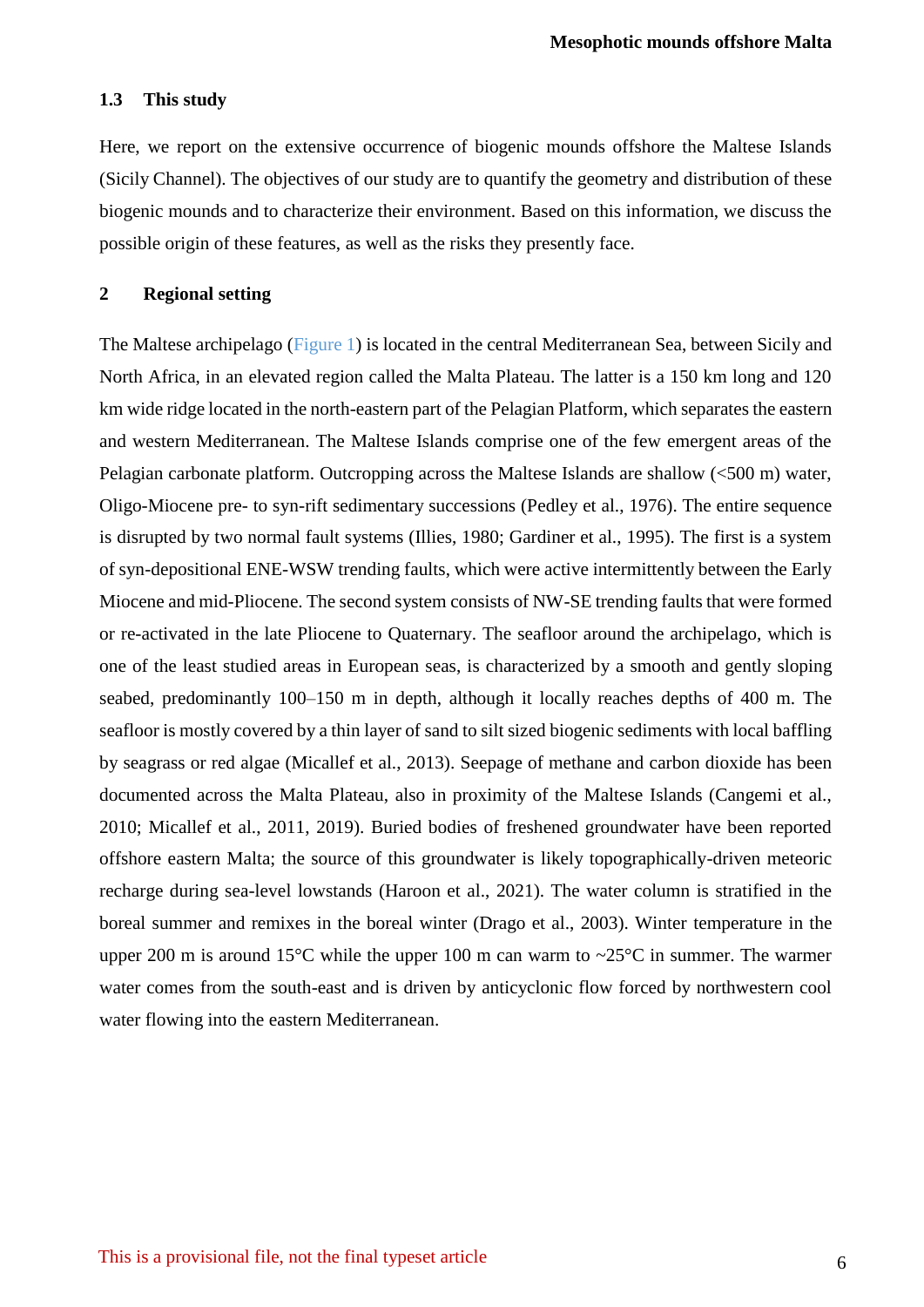### **3 Materials and methods**

The study area is located offshore of the south-eastern coast of Malta (Figure 1). It comprises 250 km<sup>2</sup> of seafloor ranging between 0 and 140 m in depth, with a substrate of maerl, gravel, sand and bedrock outcrops. The key morphological features in the study area are seven fault-related escarpments.

Two types of seafloor data were collected from the study area between 2006 and 2021:

#### **3.1 Multibeam echosounder data**

The multibeam echosounder data available for this study were acquired during four different oceanographic expeditions: (i) MALTA2021 cruise conducted on board the Goldfinder in 2021 using a Norbit iWBMS system operating at a frequency of 400 kHz. (ii) SO277 cruise on board the R/V Sonne in 2020 using a Kongsberg EM 710 system. (iii) Gas pipeline reconnaissance survey carried out by Melita Transgas Ltd in 2018, using a R2Sonic 2024 system. (iv) HMS Roebuck cruise in 2006 using a Kongsberg EM-1002 system.

Post-processing of the multibeam bathymetry data from these surveys, which included correction for heading, depth, pitch, heave and roll, was conducted using Qimera. Tide and sound velocity profile corrections were applied and the sounding data cleaned to remove erroneous soundings. Bathymetric data were gridded to 1-2 m digital elevation models (DEM). Backscatter data were processed using Fledermaus FMGT at 0.2-1 m.

Mapping of mounds in the study area was carried out using the BGS Seabed Mapping Toolbox developed in 2017 by the British Geological Survey (Gafeira et al., 2018). This toolbox contains four main tools: Feature Delineation Tool, BPI-based Delineation Tool, Feature Short Description Tool, and Feature Full Description Tool. We decided to use the Feature Delineation Tool to delineate confined positive features directly from the bathymetric data. To run the tool, five values - Cutoff Vertical Relief, Minimum Vertical Relief, Minimum Width, Minimum Width/Length Ratio and Buffer Distance - had to be defined. The Cutoff Vertical Relief defines the contour line that will be used to delineate the features; the values set for the Minimum Vertical Relief, Minimum Width and Minimum Size Ratio define the thresholds above which features are going to be mapped. Finally, the Buffer Distance compensates for the fact that the delineation process is based on the features' internal contour line, which corresponds to the Cutoff Vertical Relief threshold. For this study we used a Cutoff Vertical Relief of 0.2m, a Minimum Width of 10m, a Minimum Width/Length Ratio of 0.2, and a Buffer Distance of 5m; these values have been kept fixed for each mapping operation. The Minimum Vertical Relief was the only parameter that was varied. We tried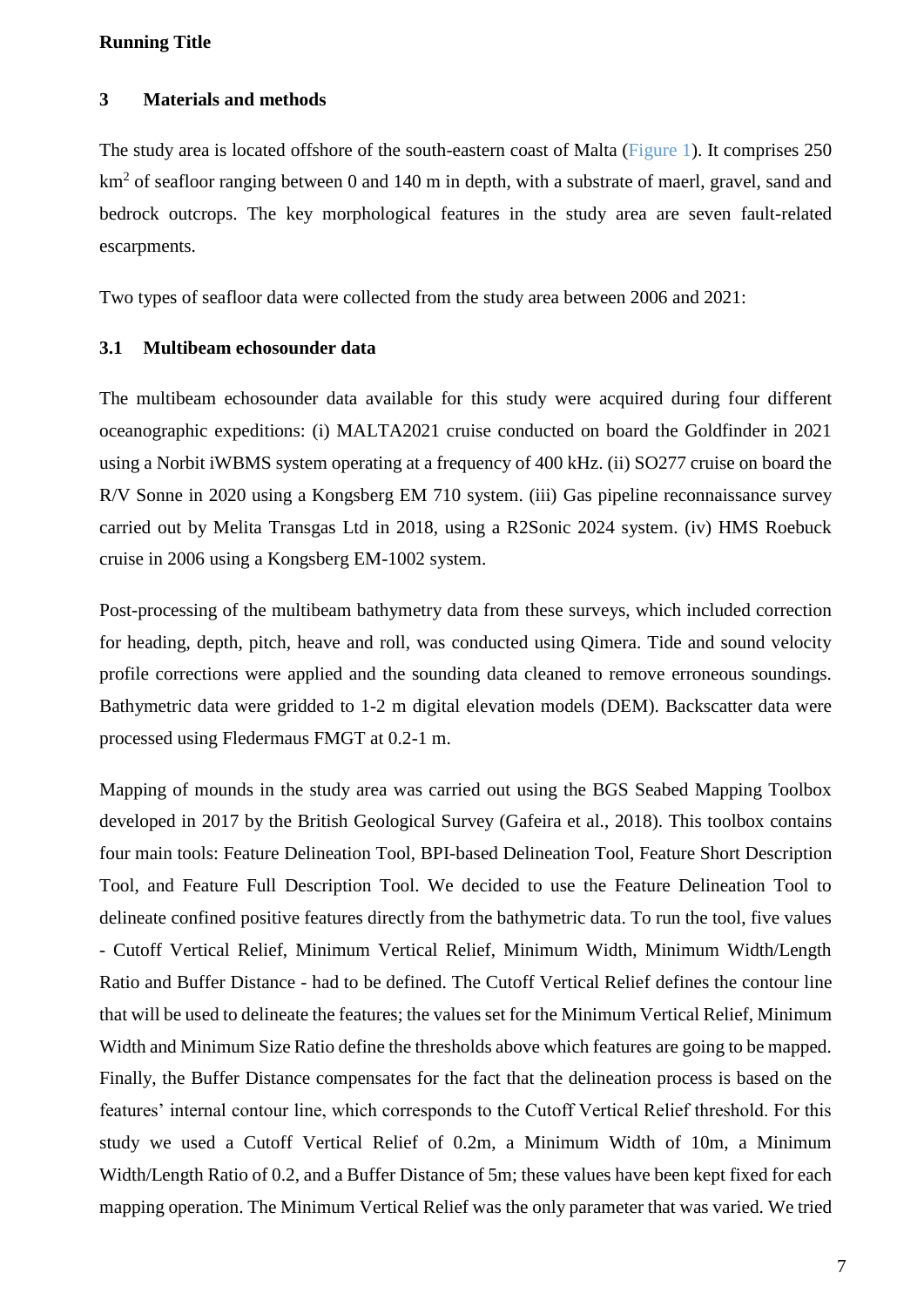different values – 10m, 15m, 20m, and 30m - in order to detect morphologies having different extents. The output of this tool was a shapefile of polygons that delineated the mapped features, and a text file reporting the information about the script, input data and parameters used. The extracted polygons were visually compared with the available bathymetry and backscatter data to eliminate features resulting from acquisition artefacts.

#### **3.2 Imagery and samples**

ROV surveys were carried out in 2014 and 2021. The 2014 survey was carried out on the R/V Hercules using a Seaeye Panther Plus equipped with a Kongsberg High-Definition color camera. The 2021 survey was carried out on the Delfino and utilised a Shandong Future Robot Co. VVL-V400-4T Underwater Inspection ROV with a Digital HD color 2 megapixel camera. During these surveys, spot dives were carried out at 60 m deep mounds located east of Delimara. Technical dives were carried out in the summer of 2021, during which photographs and samples were collected from mounds at 90-100 m depths. These samples included hand samples of the exposed rock and adjacent sediment in random locations that were easily accessible for the divers. Hand samples were washed with fresh water and air dried before being described. One large rock sample was cut and polished. Sediment samples were visually described.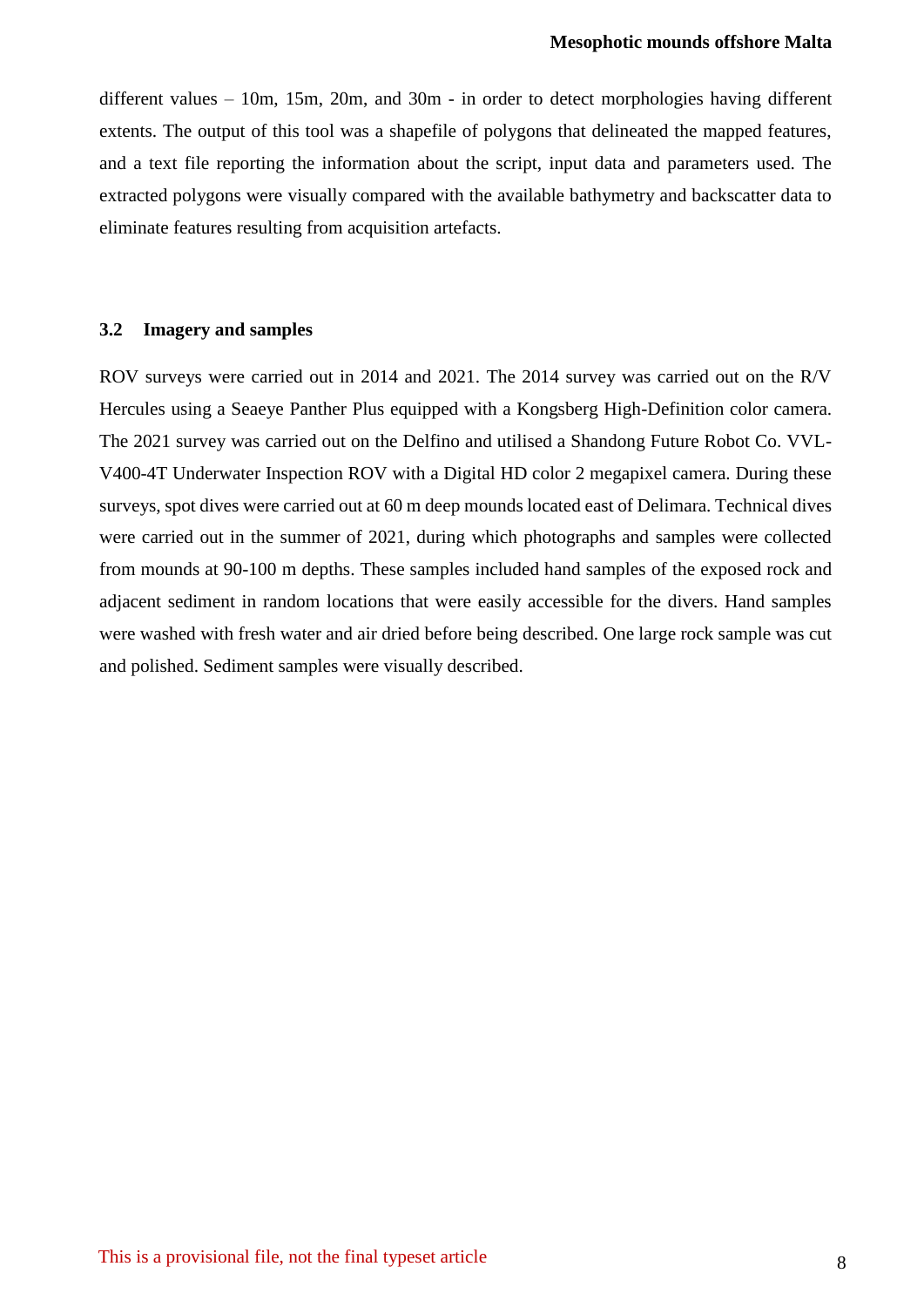# **4 Results**

#### a h Spoil ground ig. 6a Ř Ř Mound density Shallow mounds<br>(40-83 m depth) Shallow mounds<br>(40-83 m depth) Depth (r Deep mounds<br>(83-120 m depth 220 .<br>Deep mounds<br>(83-120 m depth)  $200$ 14 SOT  $14'30E$ terane 14:422 14'30'E

#### **4.1 Multibeam echosounder data**

**Figure 2**: a. Output of automated mapping showing the locations of the mounds; b. Density map with 1000m search radius highlighting areas of high mound density and locations of spoil grounds.

# **4.2 Mounds**

Automated mapping has identified 2332 mounds across the surveved area (Figure 2). An area near port of Valletta is known spoil grounds and excluded from our analysis, leaving 1770 mounds. These features, identified as mounded bioconstructions by subsequent dives (see section 4.4), range in area from a few m<sup>2</sup> to >10,000 m<sup>2</sup> (Figure 3a). Mounds have a mean area of ~600 m<sup>2</sup> and a mean diameter of ~20 m. Most mounds inhabit swaths of 500 to 1000m of relatively flat seafloor and are found between 60 to 120 mbpsl (meters below present sea level). Spatially, the mounds can be grouped into two main clusters based on depth (Figure 3b), from 40 to 83 mbpsl (Figure 4a) and from 83 to 120 mbpsl (Figure 4b). Spatially, the mounds are clumped together, often aligning along isobaths (Figure 2). There is no clear relation between the mound size and water depth, and all clusters exhibit similar size distributions. The mean distance between mounds is 61m for the entire population. Densities in between 60 and 70 mbpsl, as well as 90 to 100 mbpsl, are greater, with a mean distance between mounds of 47m. In some places, mounds are aligned and exhibit some linearity or conformity to an isobaths (Figure 2). Notably, at around 80 mbpsl the mounds are located on or near escarpments. Due to their clustering and the adjacency of some mounds and structures to such escarpments, elevation extraction was not very reliable. If we limit our analyses to mounds not forming part of clusters and removed from such structures, estimated elevations are 1-5 m above the local topography. On multibeam backscatter data (Figure 5) the mounds are characterized by high acoustic reflectivity, with the surrounding seafloor having intermediate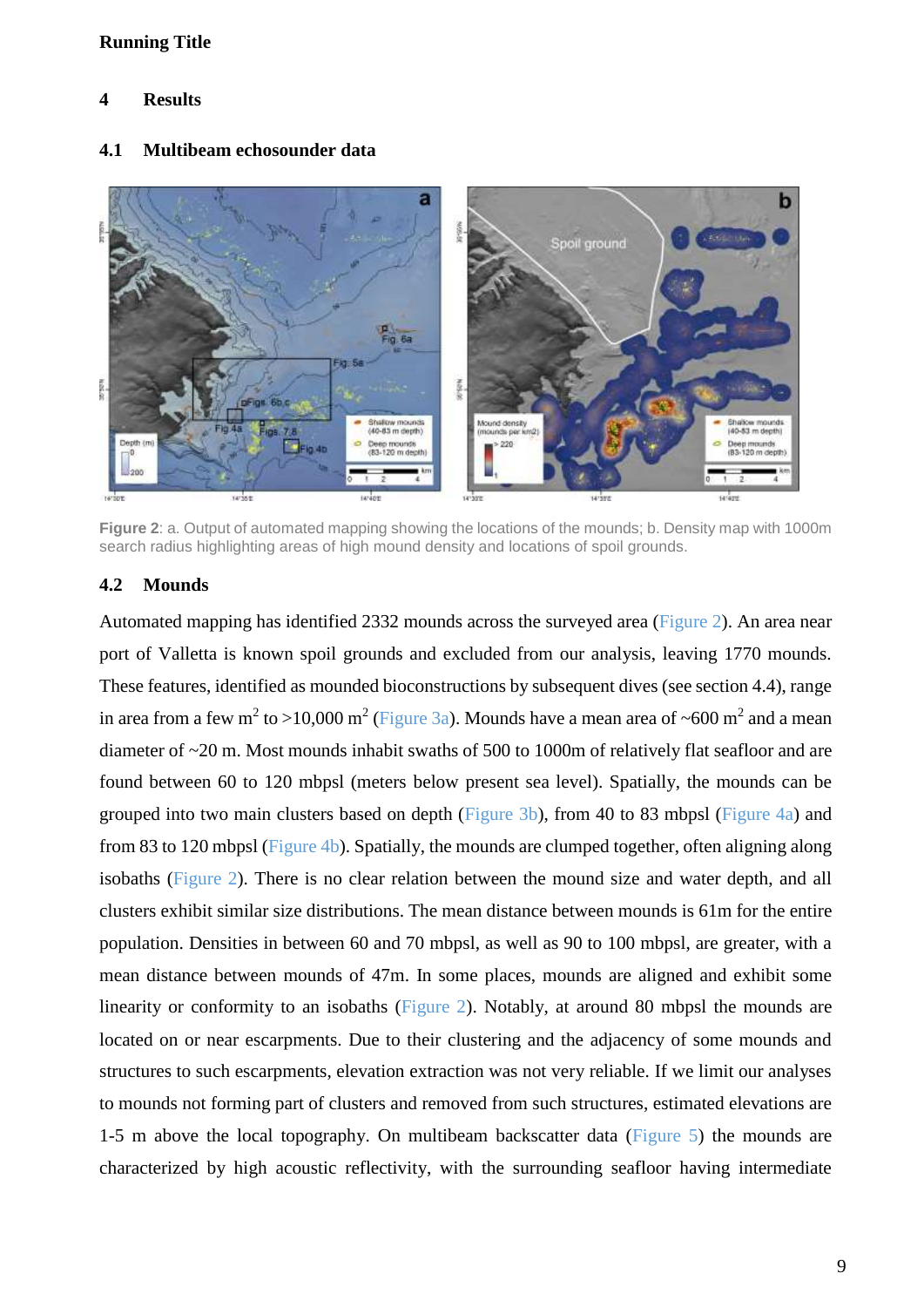acoustic reflectivity. The seafloor away from the mounds is characterized by low acoustic reflectivity.



**Figure 3**: Histograms of a. area, b. water depth of the base of the mounds.



**Figure 4**: Bathymetric maps of the mounds. a. case example for mounds in the 40 to 83 mbspl clusters and b. case example for mounds in the 83 to 120 mbspl cluster*.*

# **4.3 Trawl marks**

The multibeam bathymetry and backscatter data reveal the presence of trawl marks across the entire study area (Figure 5a). Some trawl marks are also visible in the multibeam bathymetry data as narrow furrows that can be up to 20 cm deep (Figure 5b). In the backscatter imagery, trawl marks are displayed as narrow (~4 m wide) areas of higher backscatter values compared to the surrounding seafloor (Figure 5c). Trawl marks range from about 20 m to over 4.5 km in length, having both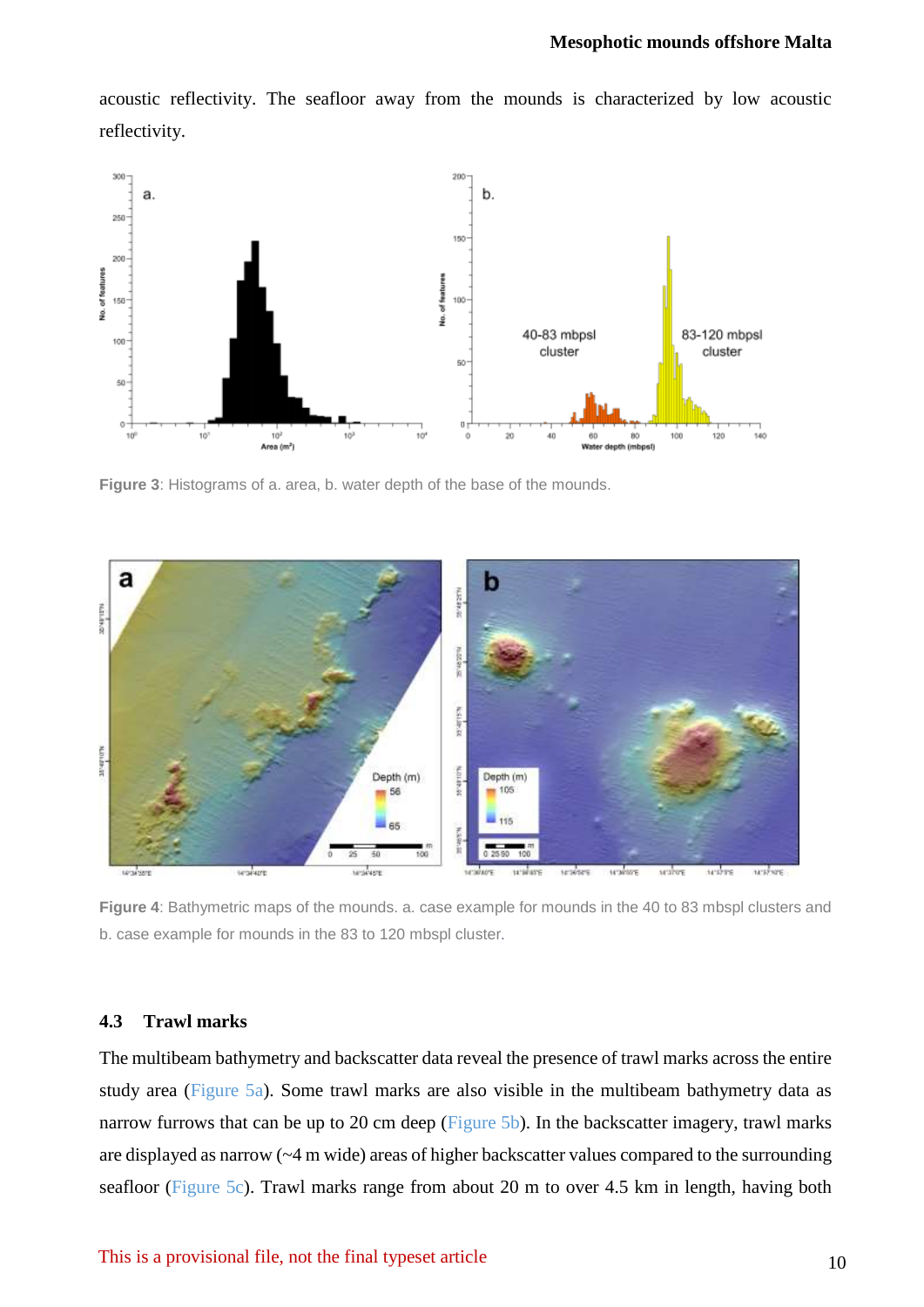straight and curved forms. They generally appear as individual features, although parallel marks are also visible with a mean distance of 60-70 m. In some trawl marks, positive relief  $(\sim 5 \text{ cm high})$ can be identified along both sides of the furrow, indicating pushed up sediments.



**Figure 5**: Evidence of trawlmarks in the study area. A. Map showing trawl marks occurrence in the study area. b. Shaded-relief colour multibeam bathymetry and c. Backscatter imagery of an area of mounds highly impacted by trawling; d. ROV image of a trawl mark probably caused by a trawl door.

#### **4.4 Imagery and samples**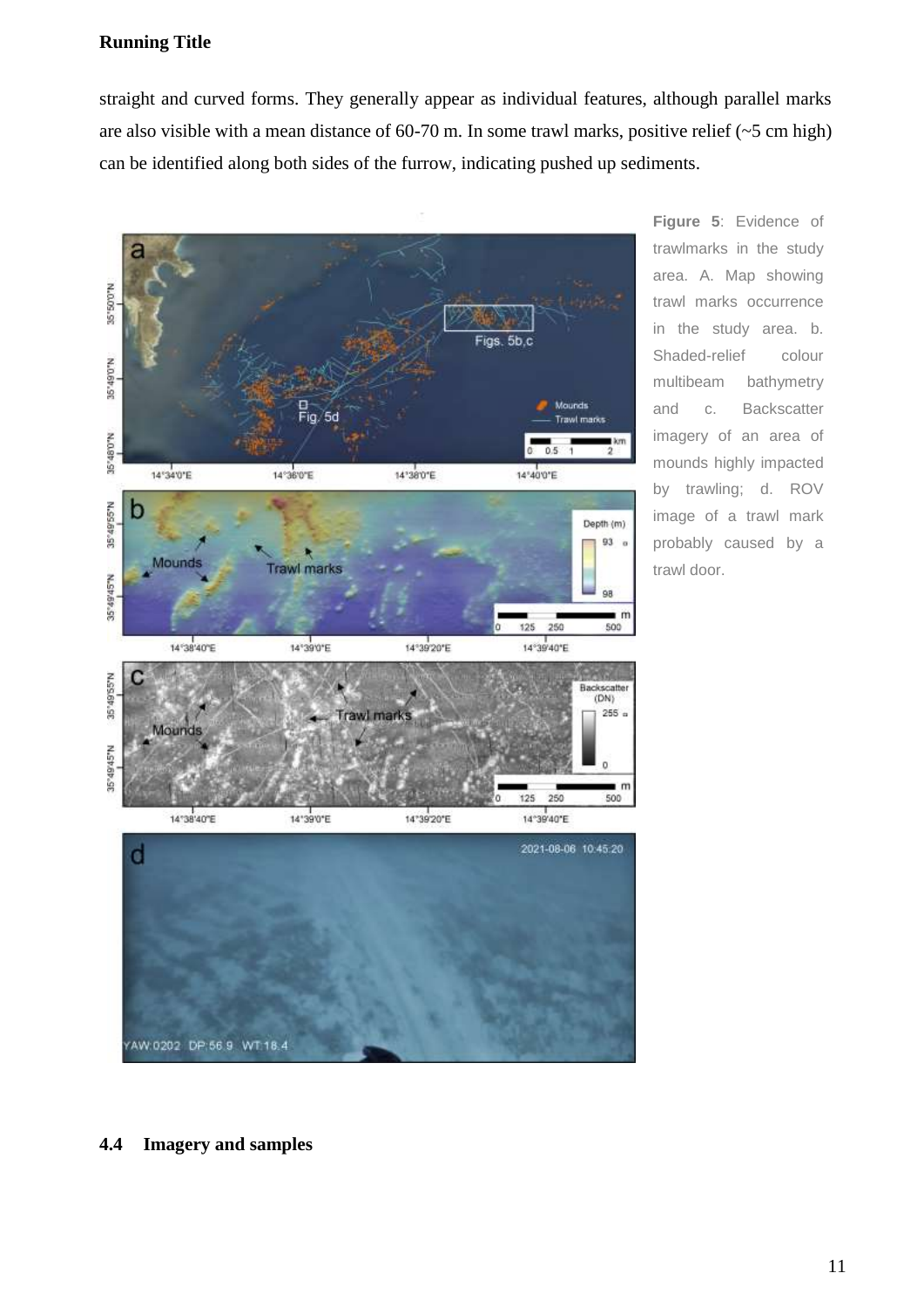In all locations surveyed with ROV, the mounds were found to be rock outcrops that are usually composed of an agglomeration of rocks spread across a small area. (Figures 6a, b & 7a). A fair number of the rocks are taller than they are wide. In most cases, they do not appear to be detached boulders but extend into the subsurface. The rocks are for the most part rounded, although locally jagged and with sharp edges, notably around 60 mbpsl. The surface of the rocks forming the mounds is irregular with some crevasses and an overall rugose texture where the rock surface is exposed.

Sediment adjacent to the mounds at around 60 mbpsl (Figure 6c) is arranged in small ripples with a dark crest. Trawl marks are present and visible within a short distance of the mounds visited during the dives (Figure 5a, d). Mounds found around a depth of 60 m appear in two forms: in the north of the study area, they are extensively covered by soft body fouling, including short seagrass as well as possible hydrozoans and macroalgae, although no clear calcifiers are present (Figure 6a). In the south of the study area, the mounds are barren with some sediment coating (Figure 6b).

Sediment adjacent to mounds at around 90 mbspl also exhibit some ripples, but these do not exhibit any consistent character. The seafloor, however, does exhibit significantly more bioturbation activity (Figure 6b). The sediment around the mounds shows variability in grain size over short distances. On some sides of the mound, the sediment consists of fine to medium sand in size (Wentworth scale), whereas on other sides the sediment ranges from fine to very coarse sand in size. The coarser grains have poor roundness and sphericity and are composed of fragments of branching bryozoans, shell fragments and other unidentified bioclasts. Based on the sediment samples and optical imagery, the higher acoustic reflectivity in the backscatter data (Figure 5c) appears to be associated with coarse-grained material whereas the lower reflectivity is finer-grained sediment.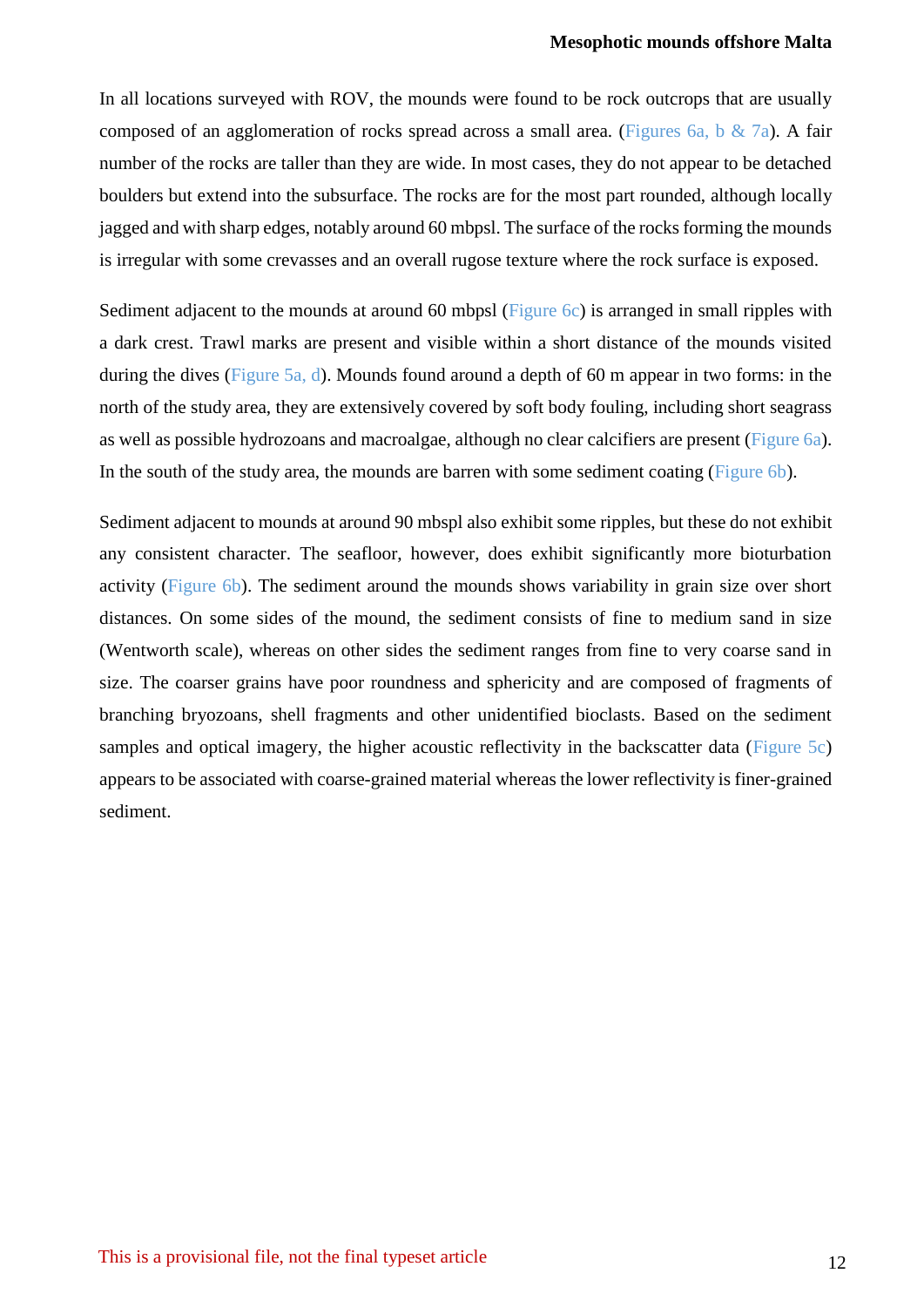

**Figure 6**: Imagery of mounds from the 60m cluster. a. rock outcrops in mounds from the 60m clusters in the northern part of the study area; b. rock outcrops in mounds from the 60m clusters in the southern part of the study area. c. sediment ripples adjacent to a mound in the 60m cluster from the southern part of the study area.

The crust of the mounds was sampled from a mound at ~90 mbpsl. The crust is calcareous (Figure 8a) and composed of interlocking meshes of different encrusting organisms, including coralline algae (Figure 8b), serpulids, bryozoans and foraminifera. These appear to trap fine micritic material and exhibit areas with iron oxides (Figure 8c). The serpulids are varied in form and appear to include worms as well as possible vermetid gastropods and encrusting foraminifera (Figure 8d). The outer coating of the crust is covered by encrusters such as vermiforms, crustose coralline algae and small attached bivalves. The mounds found between 90 and 100 mbpsl exhibit different levels of fouling (Figure 7c-f). The mounds' surfaces show multiple reddish patches (Figure 7c), which appear to be crustose coralline algae and possibly encrusting foraminifera. Additionally, the surface is covered by different types of vermiforms (serpulids). Cold water corals (Anthipatarians and gorgonians), echinoderms, sea urchins, sea snails and sponges are attached to the surface (Figure 7c-f). Some spots of barren rocks and with a thin sediment coating are also present. In some locations, there is a notch at the base of the mounds (Figure 7f), but it is not clear if it is erosive or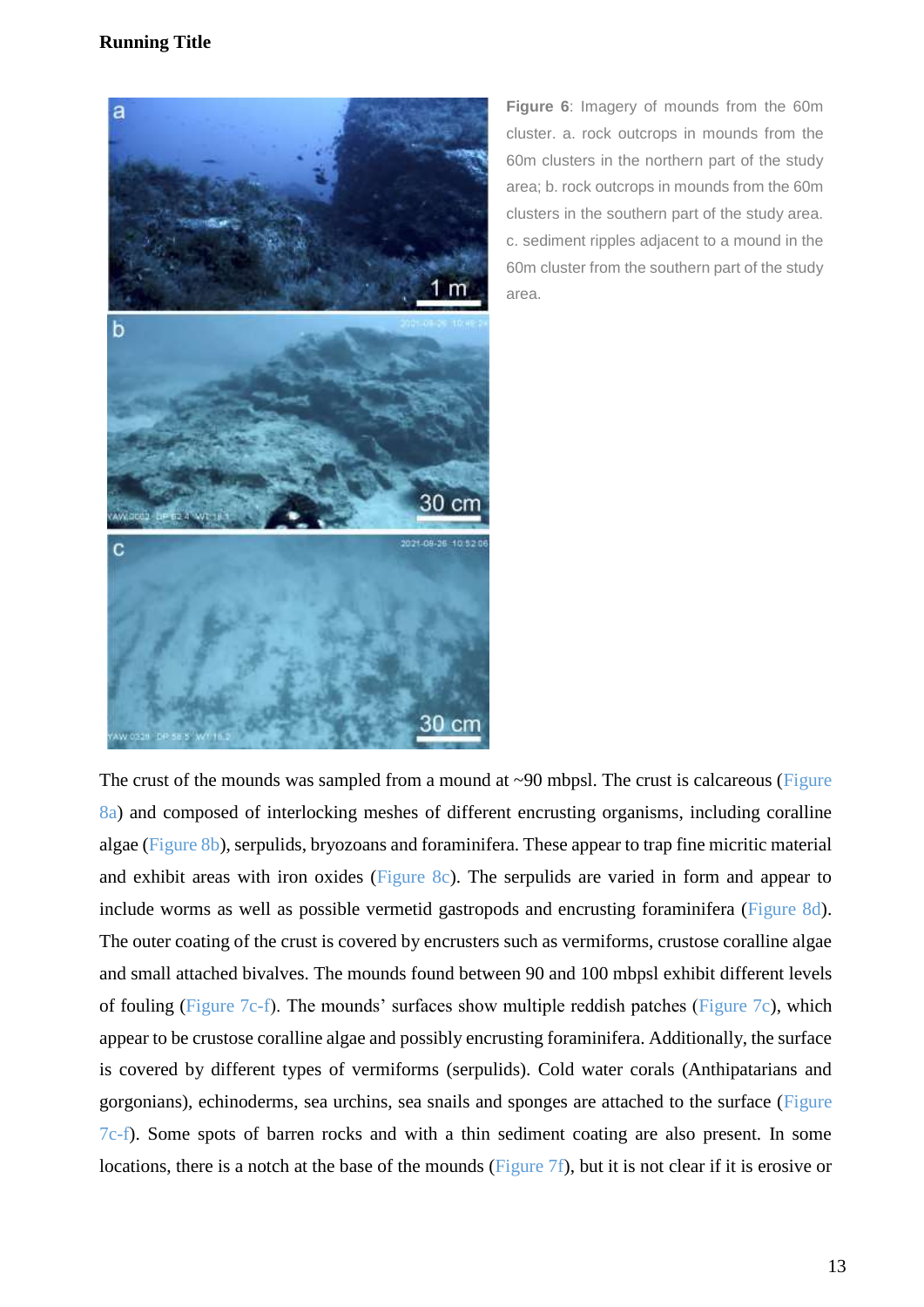the product of differential growth of mounds crust. Multiple fish and fish types were observed in the vicinity of the mounds at all depths.



**Figure 7**: Imagery from mounds at 90 mbpsl. a. rock outcrops in mounds from in the southern part of the study area; b. sediments adjacent to a mound in the southern part of the study area; c. rock outcrop from a mound in the southern part of the study area with red alga (magenta arrows), Anthipatarians (green arrows) and sea urchin (white arrow); d. rock outcrop from a mound in the southern part of the study area with Anthipatarians and gorgonian (green arrows, white and orange specimens, respectively) and sponges (orange arrow); e. rock outcrop from a mound in the southern part of the study area with a sea slug note also sponges (orange arrow) and red alga (magenta arrows). f. rock outcrop from a mound in the southern part of the study area with a notch at the base (pinkish-white arrow).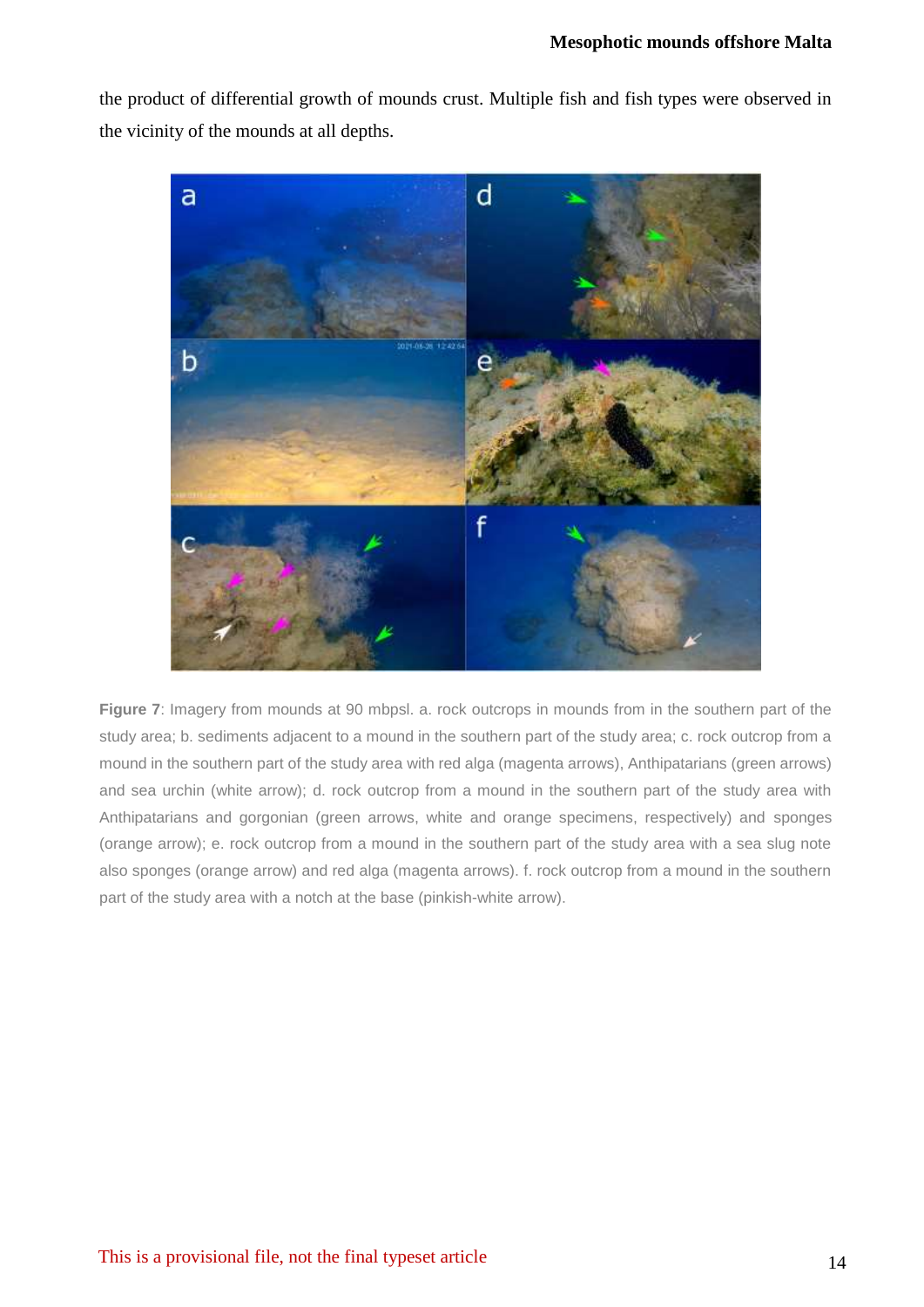

**Figure 8**: a. Polished slab of surface crust samples of a mound from the at 90 mbpsl (Figure 4). b. coralline algae rounded encrustation. c. iron oxide staining. d. serpulid. All scale bars are 1cm.

## **5 Discussion**

#### 5.1 **Origin of mounds**

Presently >1700 features can be found in water depths of 40 to 120 mbpsl offshore SE Malta. These are mounded bodies composed of bioconstruction, which we identify as biogenic mounds. When inspected these mounds were found to be elevated carbonate edifices with minor biogenic coating. These structures, only several meters in height, are much smaller and denser than cold water coral mounds described in greater depths in the Mediterranean (Remia and Taviani, 2005; Savini et al., 2014; Corbera et al., 2019). As such, their genesis is probably somewhat different. The carbonate is a collection of encrusting organisms that have accumulated over time and make the outer shell of the mound. However, the inner structure is unknown. We consider three potential origins for the underlying core of the mounds:

(i) geological boulders: The mounds are comparable in shape to boulders found along the present Maltese shoreline, which have been attributed to extreme storm events or tsunamis (Biolchi et al., 2016). However, our mounds are larger, more numerous, and not clustered near any steep topography (onshore and offshore) but rather far from them or even above. As such, the mounds are probably not boulder accumulations with subsequent encrusting.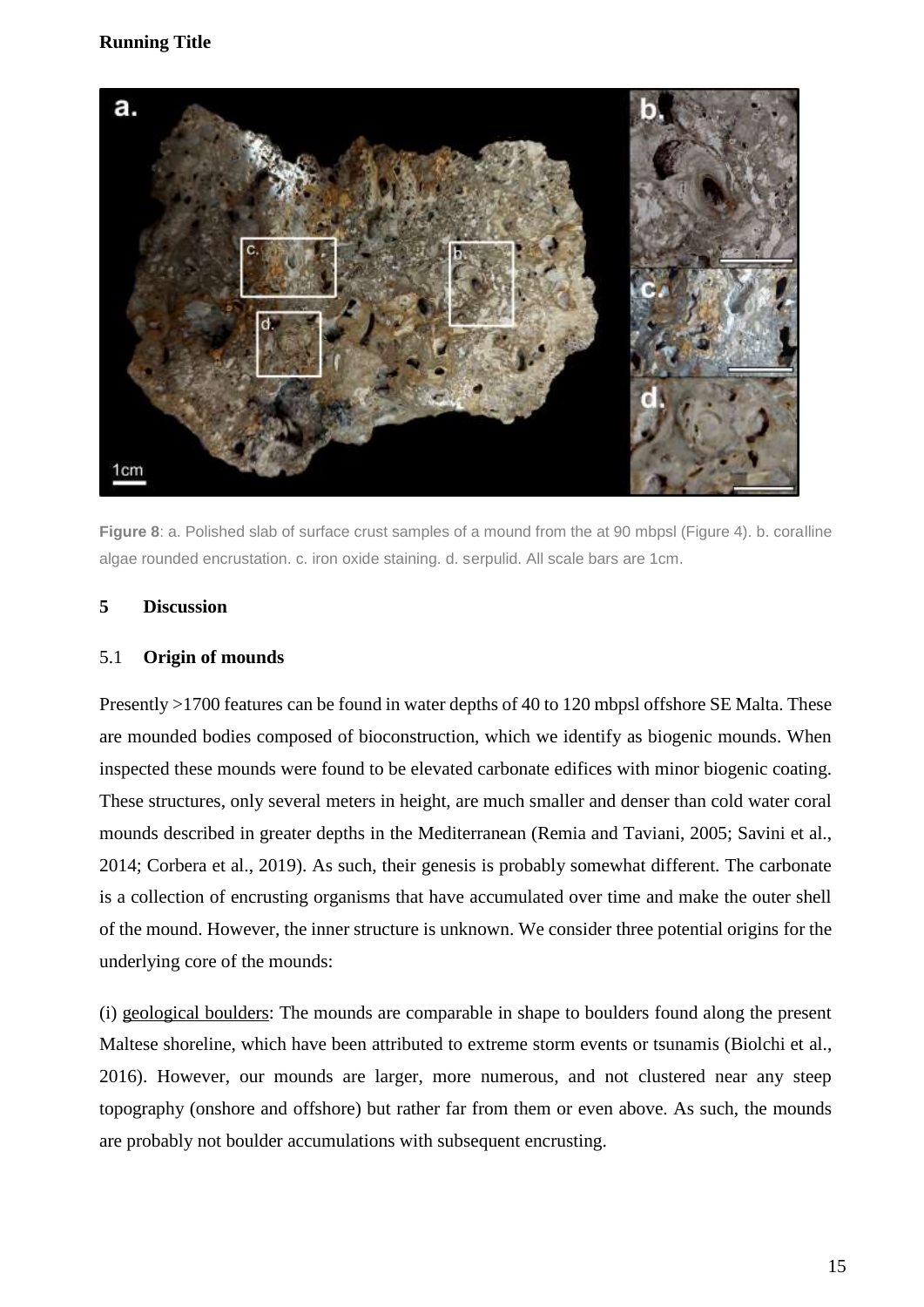(ii) ancient shallow water biogenic reefs: In high latitudes and deep waters, the growth of mounds is limited to interglacial periods as glacier growth limits their development during glacial periods (Rüggeberg et al., 2007). However, in lower latitudes and shallower depths, such as our study area, the opposite may occur. Mounds may develop in what are now mesophotic depths as euphotic reefs during glacial times and then drown during interglacial periods (Webster et al., 2004; Beaman et al., 2008). These drowned reefs often form or reside atop terraces formed during prolonged periods of relatively stable sea-level over the last glacial cycle (Carter et al., 1986; Grigg et al., 2002). Mounds found between 40 and 83 mbpsl inhabit surfaces formed during MIS5 and MIS3-4 lowstands (Figure 9). As the substrate of the mounds, under a thin sediment coating, is probably geological rock, extensive truncation is needed to clear such a surface. Coastal retreat of rocky shores in the North Atlantic (where tides and weather are more abrasive than the central Mediterranean) has been estimated at ~7cm/yr (Lim et al., 2010). As such abrasion of the terraces the mounds inhabit in the 40 to 83 mbpsl cluster will be in the order of thousands of years, much longer than the short standstills of the post-glacial transgression, and more likely related to earlier stages such as MIS 5 to 3. Colonization likely occurred both during that time and during the postglacial transgression.

(iii) authigenic carbonate edifices related to seepage: The above explanation (ii) does not apply well to the more numerous features between 83 and 120 mbpsl. This is because they reside in depths that do not correspond to any distinct standstill in the last glacial cycle or the preceding one (Figure 5). These could, instead, be the product of seepage of two types of fluids: meteoric groundwater or hydrocarbons (notably methane). The scenario for the former would entail meteoric groundwater discharging at the coast or shallow seafloor (submarine groundwater discharge). Such discharge would have been enhanced during glacial drawdowns due to the development of higher hydraulic (Faure et al., 2002). The seeps would lead to the accumulation of authigenic carbonates or alternatively provide a local nutrient spike (Knee et al., 2016; Gierlowski-Kordesch et al., 2021) that could promote colonization. These initial edifices could be colonized at later times and continue to accumulate in the available hard substrate (Hovland and Risk, 2003). Such a scenario is feasible in view of the occurrence of coastal discharge at present (Sustainable Energy and Water Conservation Unit, 2015) and the occurrence of freshened groundwater offshore the coast of SE Malta, which is thought to have been emplaced during sea-level lowstands (Haroon et al., 2021). Extension of the groundwater body underneath the Malta Plateau across the entire depth range of the mounds during glacial periods is likely. A second scenario entails the escape of methane at the seafloor. Micallef et al. (2019) documented an active fluid system responsible for degassing of methane onshore and offshore the Maltese islands, with the fluid flowing preferentially along faults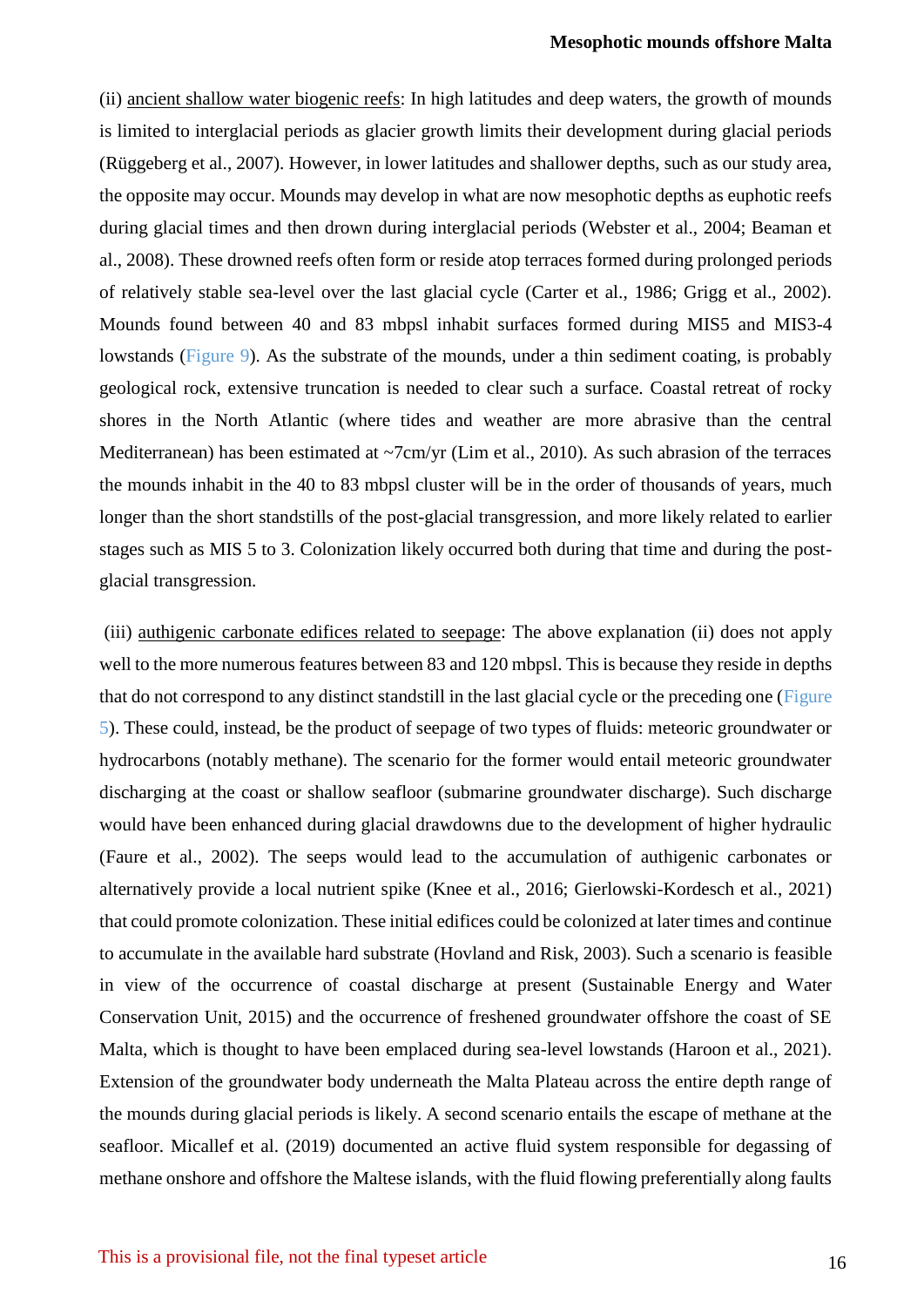and, occasionally, pipe structures. The localization of these seeps on preexisting flow paths such as faults (including blind faults) could explain some of the linearity observed in some of the clusters.



**Figure 9**: Water depth ranges of the mounds (right) relative to sea-level curve of the last glacial cycle (left, Miller et al., 2020). Note that most of the mounds relate to water depths associated with low stands. Grey gradient illustrates relative density of mounds in a given depth.

At present, the mounds appear to be living mesophotic reefs, offering refuge and feeding grounds for planktonic and benthic organisms as well as a hard substrate for recruitment (Figure 6). Assuming a conservative 1 mm/year growth rate based on the coralline algae for their accretion (Caragnano et al., 2016), had their current phase of accretion begun in the post last glacial maximum transgression, that would allow for  $\sim$ 1.5 m of buildup in the for the sub 83 to 120 mbpsl cluster. Given the strong vertical component of some of the observed elements (e.g. Figure 6i), it is likely much of this growth was vertical. However, this vertical growth could not keep up with the rapid rate of sea-level rise during the last glacial cycle (Lambeck et al., 2011). If the sedimentation rate on the Malta Plateau were higher than the growth rate, it is likely many of these mounds would have been buried and not exposed at the surface. The mounds appear to be local sources of sediment, as evident by the larger grains size of the sediment near the mounds. As such, it is likely that the low sedimentation rate in the area was key to the extensive occurrence and preservation of the mounds.

#### 5.2 **Risks to biogenic mounds**

The mounds offshore SE Malta and the species they host (notably black corals) deserve protection. Unfortunately, the mounds are exposed to intensive anthropogenic stress. The trawl marks that crisscross across the study area, which we predominantly associate to fishing and anchoring activities (Figure 6), have damaged the mounds directly and negatively affected the filter-feeding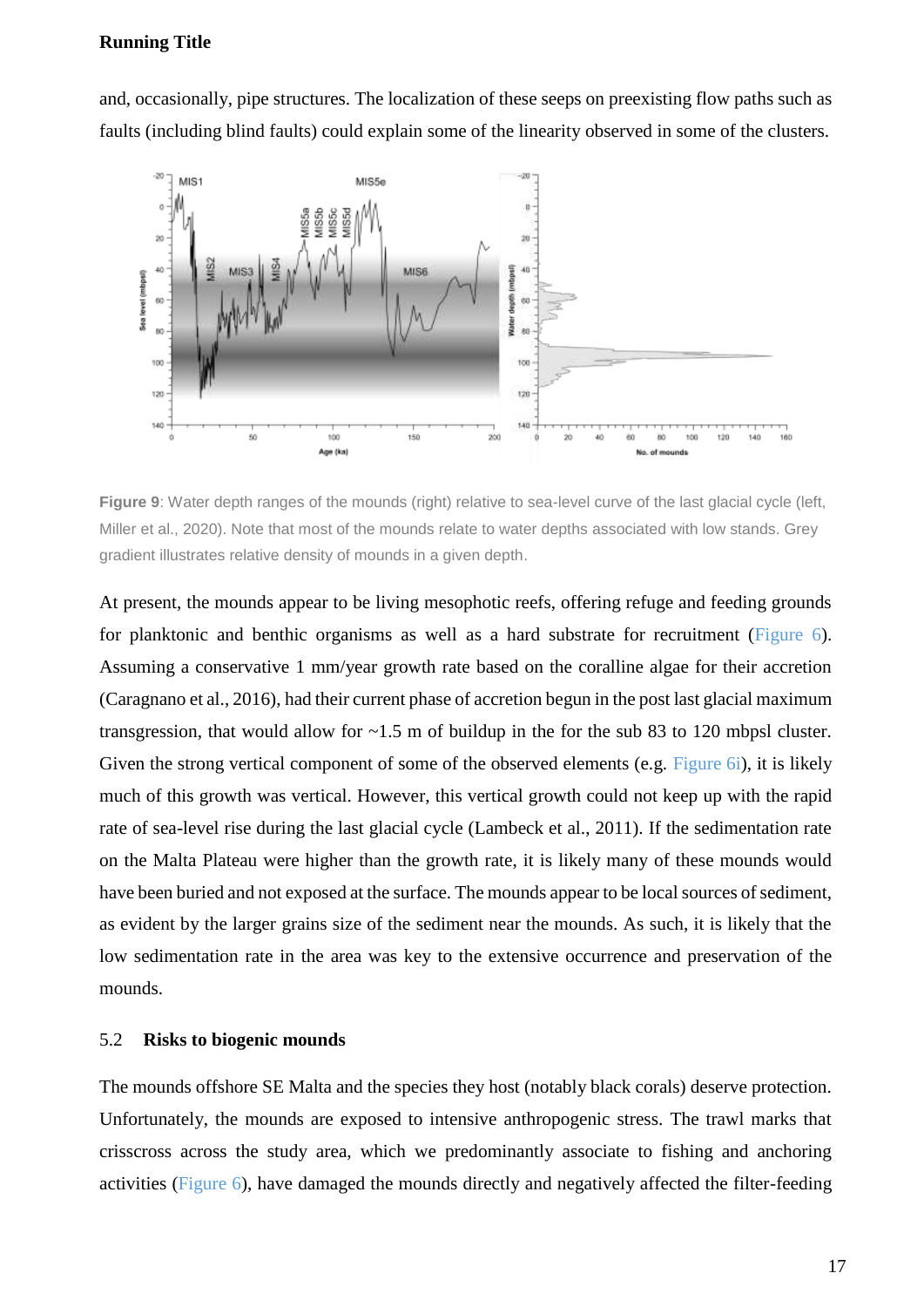organisms that build them via sediment resuspension. Urgent legislative action is therefore required to declare the seafloor offshore SE Malta as a Marine Special Area of Conservation.

# **6 Conclusions**

We have identified hundreds of small elevated features offshore eastern Malta which we identified as biogenic mounds. These mounds are clustered in two main groups, between 40 to 83 and 83 to 120 mbpsl. The mounds are rocky, composed of interlocking biogenic encrustation by calcifiers. They are a few meters in height and up to a few tens of meters in diameter, occurring mostly as relatively tight clusters. Their origin is unclear; given their composition, these structures likely took several thousands of years to reach their current size, or possibly longer. It is not unlikely that they two clusters formed by different mechanisms. The 40 to 83 mbpsl cluster being dominantly drowned reefs formed upon terraces excavated in the last glacial cycle. Meanwhile the 83 to 120 mbpsl likely had a more complicated formation mechanism, possibly also involving fluid seepage. Presently, their surface is covered by a mesophotic hard bottom community including black corals, sponges and other encrusters. These structures are special and a unique ecotope currently that would have required prolonged stable conditions to grow, but is currently under risk from anthropogenic activity. Mostly directly, trawling activity is extensive around these features and may lead to their imminent destruction.

#### **7 Acknowledgements**

This research was supported by the Marie Sklodowska-Curie grant agreements no. 101003394 (RhodoMalta) and 867471 (TrawledSeas), and the European Research Council (ERC) (grant agreement no. 677898; MARCAN), under the European Union's Horizon 2020 Research and Innovation Programme, the University of Malta and the SMART Project through the Helmholtz European Partnering Initiative (Project ID Number PIE-0004). We kindly acknowledge the captain, crew and scientists on the R/V Sonne expedition SO277 for their assistance with data collection, and Kevin Sciberras for organising the dive surveys onboard the Delfino. We are grateful to the UK Hydrographic Office and Melita Trangas Co. Ltd for providing access to their data. The surveys were possible following permits issued by the Department of Continental Shelf, the Environment and Resources Authority, the Superintendence of Cultural Heritage and the Ports and Yachting Directorate.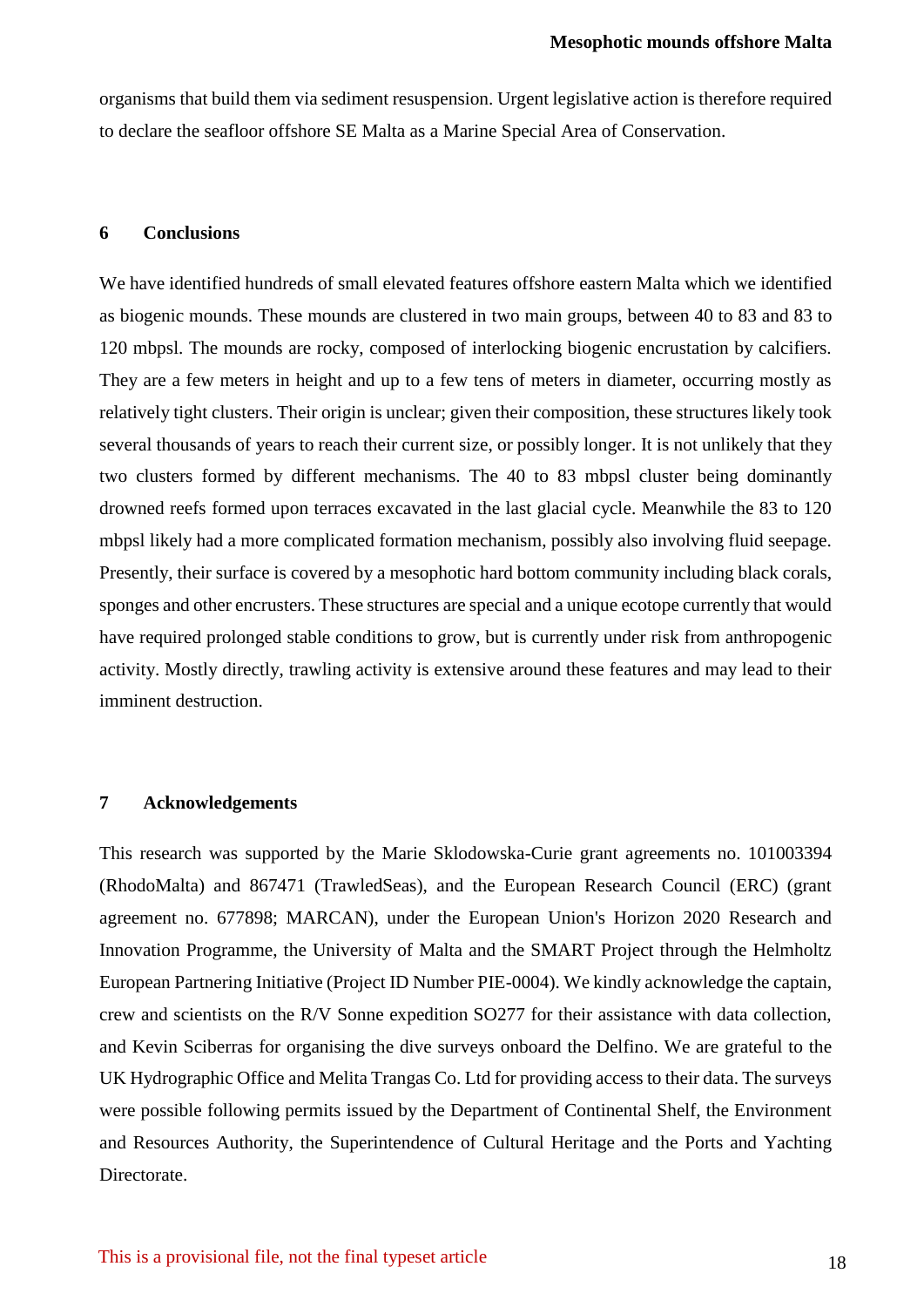# **8 References**

- Abbey, E., Webster, J. M., Braga, J. C., Jacobsen, G. E., Thorogood, G., Thomas, A. L., et al. (2013). Deglacial mesophotic reef demise on the Great Barrier Reef. *Palaeogeogr. Palaeoclimatol. Palaeoecol.* 392, 473–494. doi:10.1016/j.palaeo.2013.09.032.
- Aloisi, G., Pierre, C., Rouchy, J. M., Foucher, J. P., and Woodside, J. (2000). Methane-related authigenic carbonates of Eastern Mediterranean Sea mud volcanoes and their possible relation to gas hydrate destabilisation. *Earth Planet. Sci. Lett.* 184, 321–338. doi:10.1016/S0012- 821X(00)00322-8.
- Amado-Filho, G. M., Moura, R. L., Bastos, A. C., Francini-Filho, R. B., Pereira-Filho, G. H., Bahia, R. G., et al. (2016). Mesophotic ecosystems of the unique South Atlantic atoll are composed by rhodolith beds and scattered consolidated reefs. *Mar. Biodivers.* 46, 933–936. doi:10.1007/s12526-015-0441-6.
- Ballesteros, E., Avançats, E., and Csic, D. B. (2006). Mediterranean Coralligenous Assemblages : a Synthesis of Present Knowledge. *Communities* 44, 123–195. doi:10.1016/j.jenvman.2012.07.024.
- Bare, A. Y., Grimshaw, K. L., Rooney, J. J., Sabater, M. G., Fenner, D., and Carroll, B. (2010). Mesophotic communities of the insular shelf at Tutuila, American Samoa. *Coral Reefs* 29, 369–377. doi:10.1007/s00338-010-0600-y.
- Beaman, R. J., Webster, J. M., and Wust, R. A. J. (2008). New evidence for drowned shelf edge reefs in the Great Barrier Reef, Australia. *Mar. Geol.* 247, 17–34. doi:10.1016/j.margeo.2007.08.001.
- Biolchi, S., Furlani, S., Antonioli, F., Baldassini, N., Causon Deguara, J., Devoto, S., et al. (2016). Boulder accumulations related to extreme wave events on the eastern coast of Malta. *Nat. Hazards Earth Syst. Sci.* 16, 737–756. doi:10.5194/nhess-16-737-2016.
- Bracchi, V. A., Basso, D., Marchese, F., Corselli, C., and Savini, A. (2017). Coralligenous morphotypes on subhorizontal substrate: A new categorization. *Cont. Shelf Res.* 144, 10–20. doi:10.1016/j.csr.2017.06.005.
- Cangemi, M., Di Leonardo, R., Bellanca, A., Cundy, A., Neri, R., and Angelone, M. (2010). Geochemistry and mineralogy of sediments and authigenic carbonates from the Malta Plateau, Strait of Sicily (Central Mediterranean): Relationships with mud/fluid release from a mud volcano system. *Chem. Geol.* 276, 294–308. doi:10.1016/j.chemgeo.2010.06.014.
- Caragnano, A., Basso, D., and Rodondi, G. (2016). Growth rates and ecology of coralline rhodoliths from the Ras Ghamila back reef lagoon, Red Sea. *Mar. Ecol.* 37, 713–726. doi:10.1111/maec.12371.
- Carter, R. M., Carter, L., and Johnson, D. P. (1986). Submergent shorelines in the SW Pacific: evidence for an episodic post-glacial transgression. *Sedimentology* 33, 629–649. doi:10.1111/j.1365-3091.1986.tb01967.x.
- Corbera, G., Lo Iacono, C., Gràcia, E., Grinyó, J., Pierdomenico, M., Huvenne, V. A. I., et al. (2019). Ecological characterisation of a Mediterranean cold-water coral reef: Cabliers Coral Mound Province (Alboran Sea, western Mediterranean). *Prog. Oceanogr.* 175, 245–262. doi:10.1016/j.pocean.2019.04.010.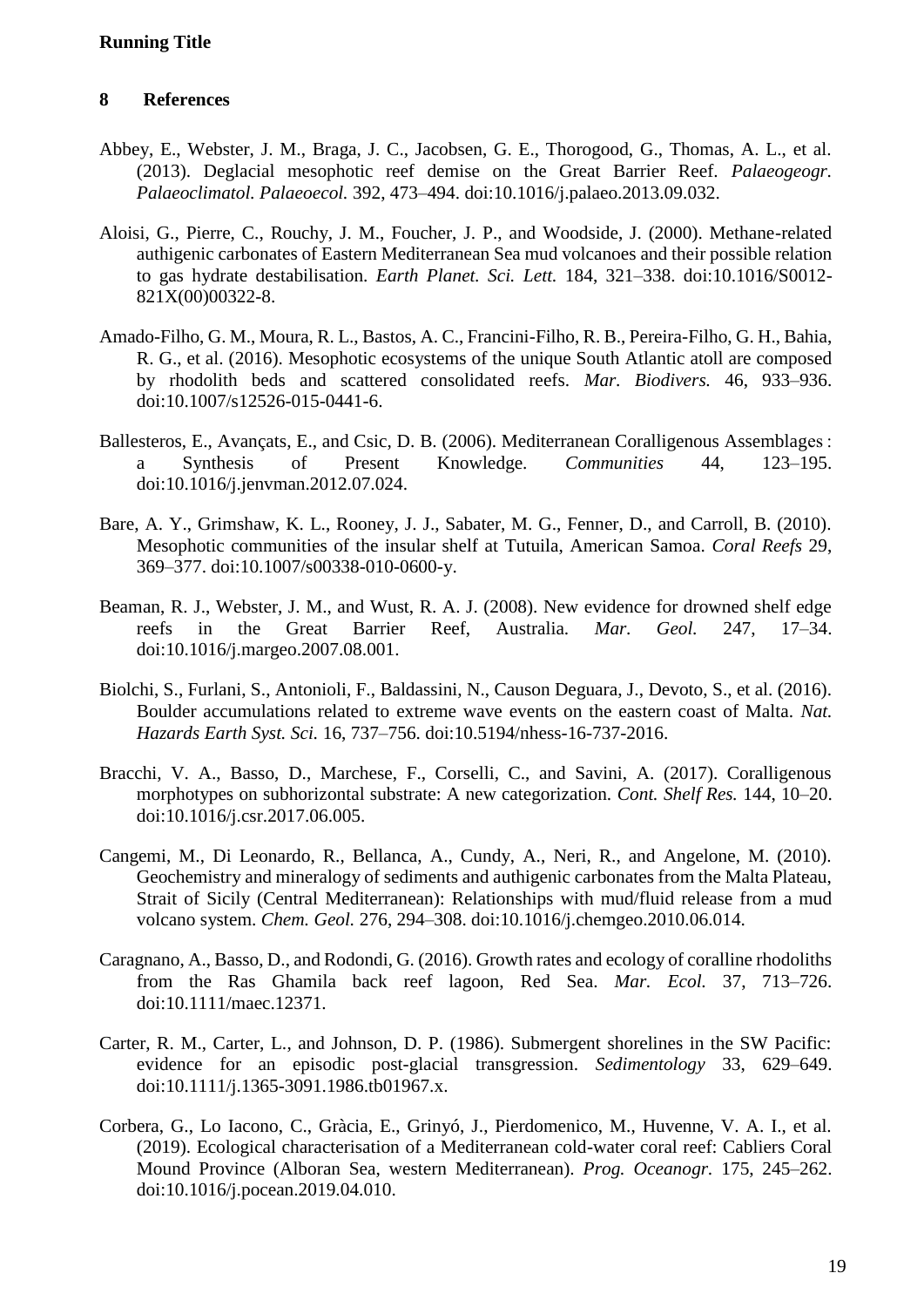- de S. Carvalho, M., Lopes, D. A., Cosme, B., and Hajdu, E. (2016). Seven new species of sponges (Porifera) from deep-sea coral mounds at Campos Basin (SW Atlantic). *Helgol. Mar. Res.* 70, 10. doi:10.1186/s10152-016-0461-z.
- Dorschel, B., Hebbeln, D., Foubert, A., White, M., and Wheeler, A. J. (2007). Hydrodynamics and cold-water coral facies distribution related to recent sedimentary processes at Galway Mound west of Ireland. *Mar. Geol.* 244, 184–195. doi:10.1016/j.margeo.2007.06.010.
- Drago, A. F., Sorgente, R., and Ribotti, A. (2003). A high resolution hydrodynamic 3-D model simulation of the malta shelf area. *Ann. Geophys.* 21, 323–344. doi:10.5194/angeo-21-323- 2003.
- Dumalagan, E. E., Cabaitan, P. C., Bridge, T. C. L., Go, K. T., Quimpo, T. J. R., Olavides, R. D. D., et al. (2019). Spatial variability in benthic assemblage composition in shallow and upper mesophotic coral ecosystems in the Philippines. *Mar. Environ. Res.* 150, 104772. doi:10.1016/j.marenvres.2019.104772.
- Faure, H., Walter, R. C., and Grant, D. R. (2002). The coastal oasis: ice age springs on emerged continental shelves. *Glob. Planet. Change* 33, 47–56. doi:10.1016/S0921-8181(02)00060-7.
- Foubert, A., Depreiter, D., Beck, T., Maignien, L., Pannemans, B., Frank, N., et al. (2008). Carbonate mounds in a mud volcano province off north-west Morocco: Key to processes and controls. *Mar. Geol.* 248, 74–96. doi:10.1016/j.margeo.2007.10.012.
- Foubert, A., and Henriet, J.-P. (2009). Nature and Significance of the Recent Carbonate Mound Record. The Mound Challenger Code. *Lect. Notes Earth Sci.* 126, 298. doi:10.1007/978-3- 642-00290-8.
- Gafeira, J., Dolan, M., and Monteys, X. (2018). Geomorphometric Characterization of Pockmarks by Using a GIS-Based Semi-Automated Toolbox. *Geosciences* 8, 154. doi:10.3390/geosciences8050154.
- Gardiner, W., Grasso, M., and Sedgeley, D. (1995). Plio-pleistocene fault movement as evidence for mega-block kinematics within the Hyblean—Malta Plateau, Central Mediterranean. *J. Geodyn.* 19, 35–51. doi:10.1016/0264-3707(94)00006-9.
- Gierlowski-Kordesch, E. H., Rothwell, G. W., Stockey, R. A., and Finkelstein, D. B. (2021). "Submarine Groundwater Discharge as a Catalyst for Eodiagenetic Carbonate Cements Within Marine Sedimentary Basins," in *Limnogeology: Progress, Challenges and Opportunities: A Tribute to Elizabeth Gierlowski-Kordesch*, eds. M. R. Rosen, D. Finkelstein, L. Park Boush, and S. Pla-Pueyo (Springer Nature), 445–468.
- Glogowski, S., Dullo, W.-C., Feldens, P., Liebetrau, V., von Reumont, J., Hühnerbach, V., et al. (2015). The Eugen Seibold coral mounds offshore western Morocco: oceanographic and bathymetric boundary conditions of a newly discovered cold-water coral province. *Geo-Marine Lett.* 35, 257–269. doi:10.1007/s00367-015-0405-7.
- Goren, L., Idan, T., Shefer, S., and Ilan, M. (2021). Macrofauna Inhabiting Massive Demosponges From Shallow and Mesophotic Habitats Along the Israeli Mediterranean Coast. *Front. Mar. Sci.* 7, 612779. doi:10.3389/fmars.2020.612779.
- Greene, H. G., Yoklavich, M. M., Starr, R. M., O'Connell, V. M., Wakefield, W. W., Sullivan, D. E., et al. (1999). A classification scheme for deep seafloor habitats. *Oceanol. Acta* 22, 663– 678. doi:10.1016/S0399-1784(00)88957-4.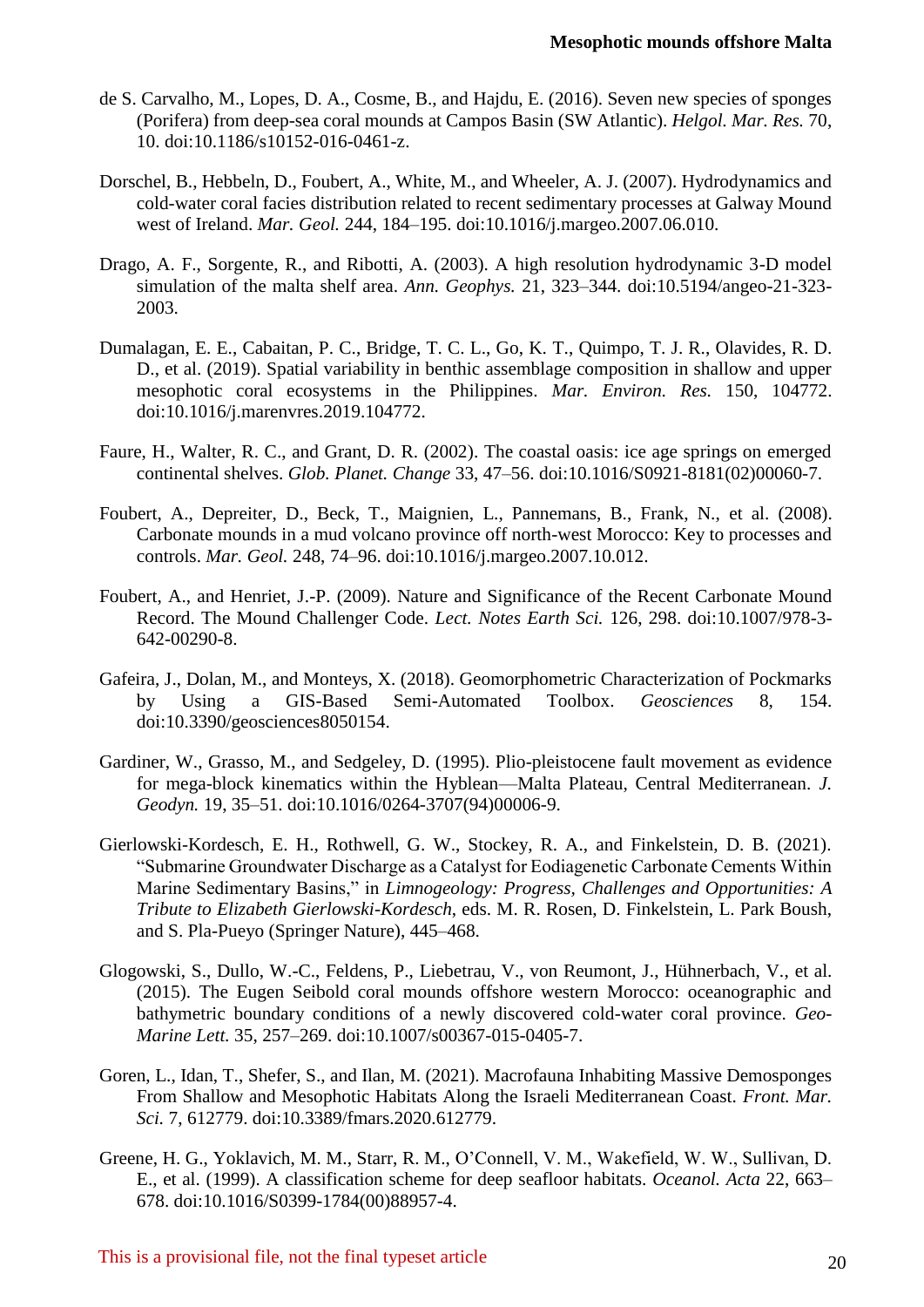- Grigg, R., Grossman, E., Earle, S., Gittings, S., Lott, D., and McDonough, J. (2002). Drowned reefs and antecedent karst topography, Au'au Channel, S.E. Hawaiian Islands. *Coral Reefs* 21, 73– 82. doi:10.1007/s00338-001-0203-8.
- Haroon, A., Micallef, A., Jegen, M., Schwalenberg, K., Karstens, J., Berndt, C., et al. (2021). Electrical Resistivity Anomalies Offshore a Carbonate Coastline: Evidence for Freshened Groundwater? *Geophys. Res. Lett.* 48. doi:10.1029/2020GL091909.
- Hebbeln, D., Bender, M., Gaide, S., Titschack, J., Vandorpe, T., Van Rooij, D., et al. (2019). Thousands of cold-water coral mounds along the Moroccan Atlantic continental margin: Distribution and morphometry. *Mar. Geol.* 411, 51–61. doi:10.1016/j.margeo.2019.02.001.
- Hebbeln, D., Wienberg, C., Wintersteller, P., Freiwald, A., Becker, M., Beuck, L., et al. (2014). Environmental forcing of the Campeche cold-water coral province, southern Gulf of Mexico. *Biogeosciences* 11, 1799–1815. doi:10.5194/bg-11-1799-2014.
- Henriet, J. P., Hamoumi, N., Silva, A. C. Da, Foubert, A., Lauridsen, B. W., Rüggeberg, A., et al. (2014). Carbonate mounds : From paradox to World Heritage. *Mar. Geol.* 352, 89–110. doi:10.1016/j.margeo.2014.01.008.
- Hovland, M., Croker, P. F., and Martin, M. (1994). Fault-associated seabed mounds (carbonate knolls?) off western Ireland and north-west Australia. *Mar. Pet. Geol.* 11, 232–246. doi:10.1016/0264-8172(94)90099-X.
- Hovland, M., and Risk, M. (2003). Do Norwegian deep-water coral reefs rely on seeping fluids? *Mar. Geol.* 198, 83–96. doi:10.1016/S0025-3227(03)00096-3.
- Illies, J. . (1980). "Form and function of graben structures: The Maltese Islands," in *Mobile Earth: International Geodynamics Project Final Report of the Federal Republic of Germany*, eds. H. Closs and et al. (Boldt: Boppard), 161–184.
- Ingrosso, G., Abbiati, M., Badalamenti, F., Bavestrello, G., Belmonte, G., Cannas, R., et al. (2018). Mediterranean Bioconstructions Along the Italian Coast. *Adv. Mar. Biol.* 78, 61–136. doi:10.1016/bs.amb.2018.05.001.
- James, N. P., Feary, D. A., Betzler, C., Bone, Y., Holbourn, A. E., Li, Q. Y., et al. (2004). Origin of late pleistocene bryozoan reef mounds; Great Australian Bight. *J. Sediment. Res.* 74, 20– 48. doi:10.1306/062303740020.
- Knee, K. L., Crook, E. D., Hench, J. L., Leichter, J. J., and Paytan, A. (2016). Assessment of Submarine Groundwater Discharge (SGD) as a Source of Dissolved Radium and Nutrients to Moorea (French Polynesia) Coastal Waters. *Estuaries and Coasts* 39, 1651–1668. doi:10.1007/s12237-016-0108-y.
- Lambeck, K., Antonioli, F., Anzidei, M., Ferranti, L., Leoni, G., Scicchitano, G., et al. (2011). sealevel change along the Italian coast during the Holocene and projections for the future. *Quat. Int.* 232, 250–257. doi:10.1016/j.quaint.2010.04.026.
- Lim, M., Rosser, N. J., Allison, R. J., and Petley, D. N. (2010). Erosional processes in the hard rock coastal cliffs at Staithes, North Yorkshire. *Geomorphology* 114, 12–21. doi:10.1016/j.geomorph.2009.02.011.
- Lo Iacono, C., Gràcia, E., Diez, S., Bozzano, G., Moreno, X., Dañobeitia, J., et al. (2008). Seafloor characterization and backscatter variability of the Almería Margin (Alboran Sea, SW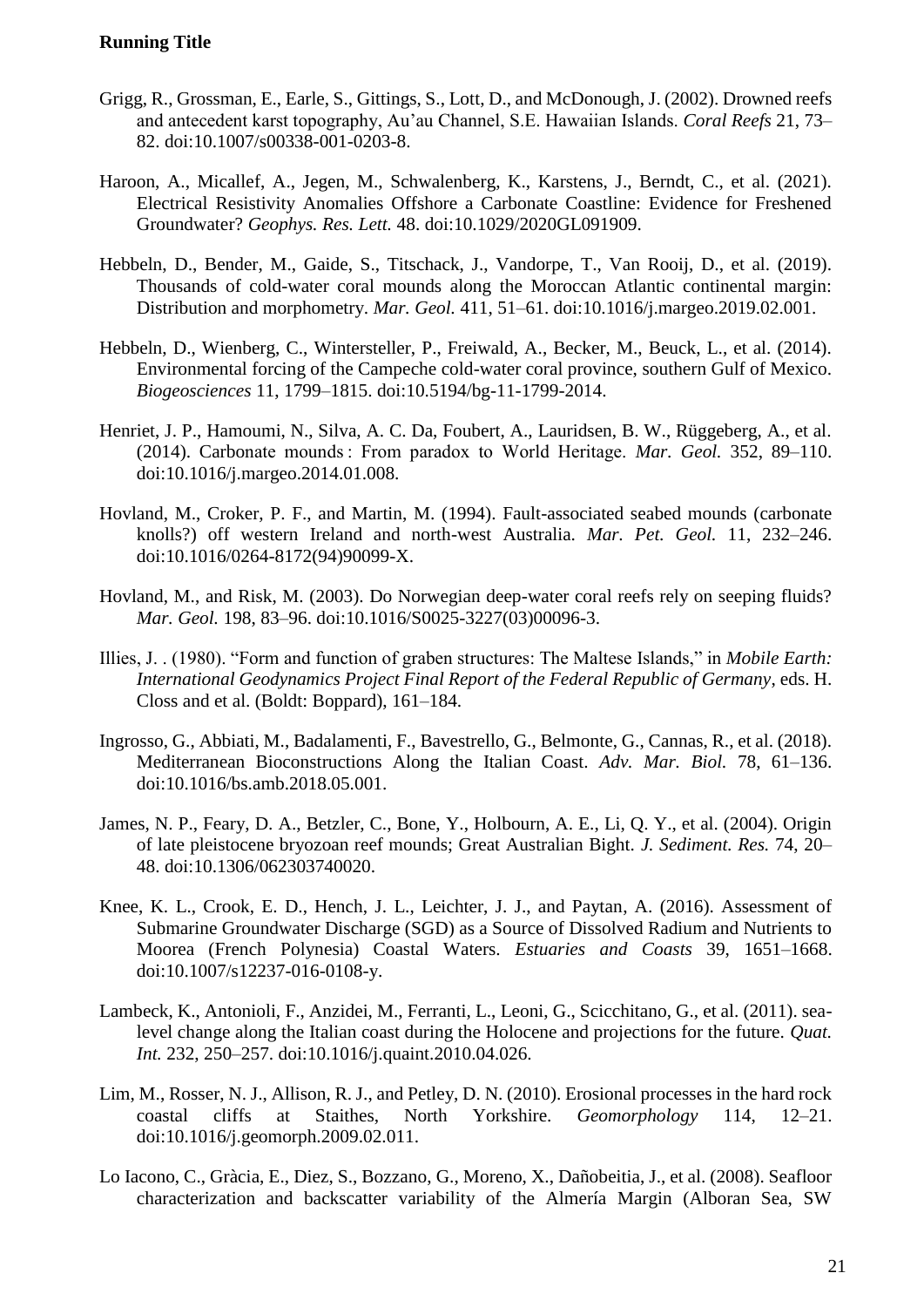Mediterranean) based on high-resolution acoustic data. *Mar. Geol.* 250, 1–18. doi:10.1016/j.margeo.2007.11.004.

- Locker, S. D., Reed, J. K., Farrington, S., Harter, S., Hine, A. C., and Dunn, S. (2016). Geology and biology of the "Sticky Grounds", shelf-margin carbonate mounds, and mesophotic ecosystem in the eastern Gulf of Mexico. *Cont. Shelf Res.* 125, 71–87. doi:10.1016/j.csr.2016.06.015.
- Matos, L., Wienberg, C., Titschack, J., Schmiedl, G., Frank, N., Abrantes, F., et al. (2017). Coral mound development at the Campeche cold-water coral province, southern Gulf of Mexico: Implications of Antarctic Intermediate Water increased influence during interglacials. *Mar. Geol.* 392, 53–65. doi:10.1016/j.margeo.2017.08.012.
- Micallef, A., Berndt, C., and Debono, G. (2011). Fluid flow systems of the Malta Plateau, Central Mediterranean Sea. *Mar. Geol.* 284, 74–85. doi:10.1016/j.margeo.2011.03.009.
- Micallef, A., Camerlenghi, A., Georgiopoulou, A., Garcia-Castellanos, D., Gutscher, M.-A., Lo Iacono, C., et al. (2019). Geomorphic evolution of the Malta Escarpment and implications for the Messinian evaporative drawdown in the eastern Mediterranean Sea. *Geomorphology* 327, 264–283. doi:10.1016/j.geomorph.2018.11.012.
- Micallef, A., Georgiopoulou, A., Bas, T. Le, Mountjoy, J. J., Huvenne, V. A. I., and Iacono, C. Lo (2013). Processes on the precipice : seafloor dynamics across the upper Malta-Sicily escarpment. in *Rapport Commission Internationale Mer Méditerranée* (Commission Internationale pour l'Exploration Scientifique de la Mer Mediterranee), 39–40.
- Mienis, F., de Stigter, H. C., White, M., Duineveld, G., de Haas, H., and van Weering, T. C. E. (2007). Hydrodynamic controls on cold-water coral growth and carbonate-mound development at the SW and SE Rockall Trough Margin, NE Atlantic Ocean. *Deep Sea Res. Part I Oceanogr. Res. Pap.* 54, 1655–1674. doi:10.1016/j.dsr.2007.05.013.
- Miller, K. G., Browning, J. V., Schmelz, W. J., Kopp, R. E., Mountain, G. S., and Wright, J. D. (2020). Cenozoic sea-level and cryospheric evolution from deep-sea geochemical and continental margin records. *Sci. Adv.* 6, eaaz1346. doi:10.1126/sciadv.aaz1346.
- Pedley, M. H., House, M. R., and Waugh, B. (1976). The geology of Malta and Gozo. *Proc. Geol. Assoc.* 87, 325–341. doi:10.1016/S0016-7878(76)80005-3.
- Ramos, A., Sanz, J. L., Ramil, F., Agudo, L. M., and Presas-Navarro, C. (2017). "The Giant Cold-Water Coral Mounds Barrier Off Mauritania," in *Deep-Sea Ecosystems Off Mauritania*, eds. A. Ramos, F. Ramil, and J. Sanz (Dordrecht: Springer Netherlands), 481–525. doi:10.1007/978-94-024-1023-5\_13.
- Reijmer, J. J. G. (2021). Marine carbonate factories: Review and update. *Sedimentology* 68, 1729– 1796. doi:10.1111/sed.12878.
- Remia, A., and Taviani, M. (2005). Shallow-buried Pleistocene Madrepora-dominated coral mounds on a muddy continental slope, Tuscan Archipelago, NE Tyrrhenian Sea. *Facies* 50, 419–425. doi:10.1007/s10347-004-0029-2.
- Riding, R. (2002). Structure and composition of organic reefs and carbonate mud mounds: concepts and categories. *Earth-Science Rev.* 58, 163–231. doi:10.1016/S0012-8252(01)00089-7.

Rüggeberg, A., Dullo, C., Dorschel, B., and Hebbeln, D. (2007). Environmental changes and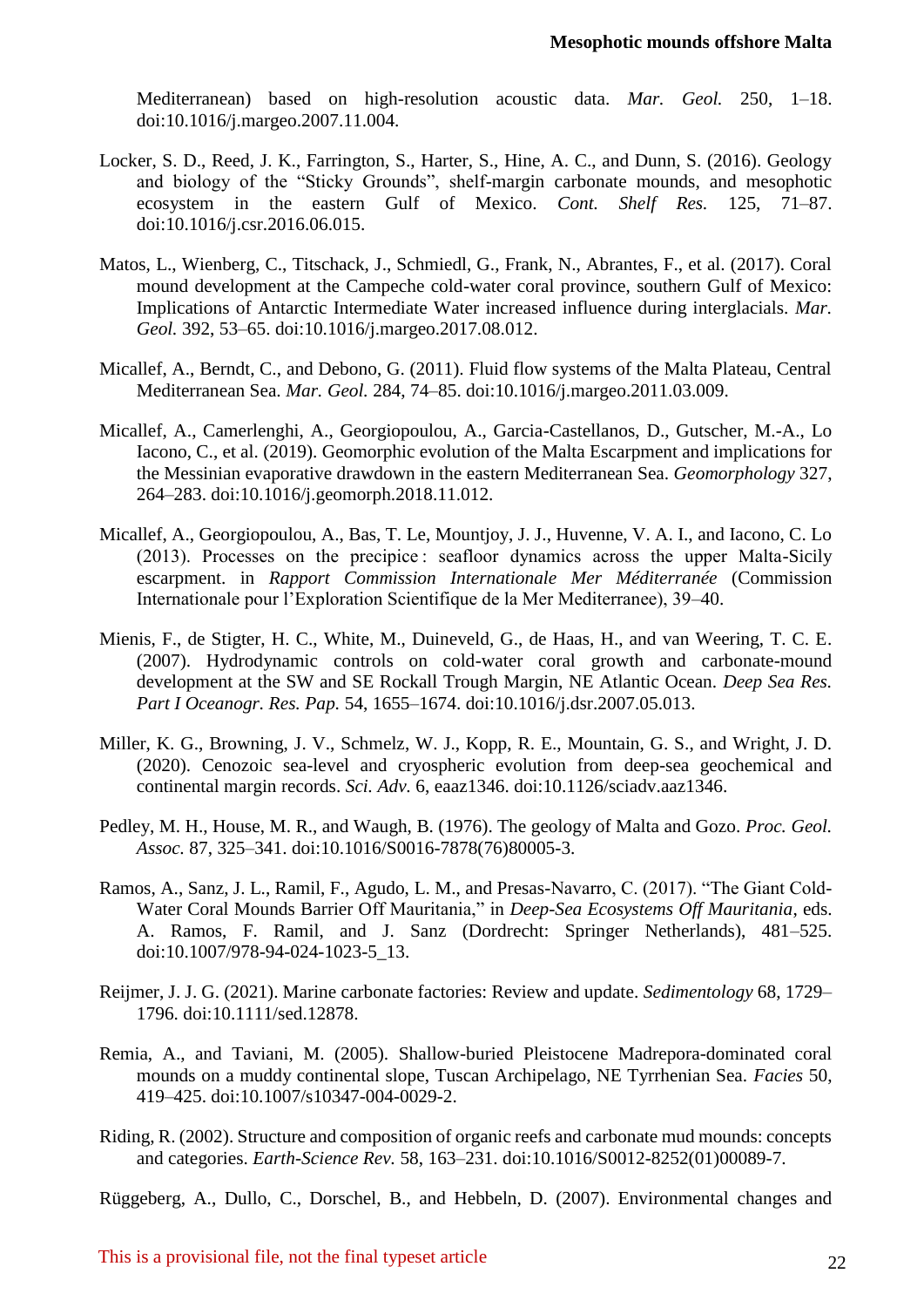growth history of a cold-water carbonate mound (Propeller Mound, Porcupine Seabight). *Int. J. Earth Sci.* 96, 57–72. doi:10.1007/s00531-005-0504-1.

- Savini, A., Malinverno, E., Etiope, G., Tessarolo, C., and Corselli, C. (2009). Shallow seep-related seafloor features along the Malta plateau (Sicily channel – Mediterranean Sea): Morphologies and geo-environmental control of their distribution. *Mar. Pet. Geol.* 26, 1831–1848. doi:10.1016/j.marpetgeo.2009.04.003.
- Savini, A., Vertino, A., Marchese, F., Beuck, L., and Freiwald, A. (2014). Mapping Cold-Water Coral Habitats at Different Scales within the Northern Ionian Sea (Central Mediterranean): An Assessment of Coral Coverage and Associated Vulnerability. *PLoS One* 9, e87108. doi:10.1371/journal.pone.0087108.
- Sustainable Energy and Water Conservation Unit (2015). The 2 nd Water Catchment Management Plan for the Malta Water Catchment District 2015 - 2021. Valleta.
- Taviani, M., Angeletti, L., Ceregato, A., Foglini, F., Froglia, C., and Trincardi, F. (2013). The Gela Basin pockmark field in the strait of Sicily (Mediterranean Sea): chemosymbiotic faunal and carbonate signatures of postglacial to modern cold seepage. *Biogeosciences* 10, 4653–4671. doi:10.5194/bg-10-4653-2013.
- Taviani, M., Freiwald, A., and Zibrowius, H. (2005). "Deep coral growth in the Mediterranean Sea: an overview," in *Cold-Water Corals and Ecosystems*, eds. A. Freiwald and J. M. Roberts (Berlin/Heidelberg: Springer-Verlag), 137–156. doi:10.1007/3-540-27673-4\_7.
- Violante, C., De Lauro, M., and Esposito, E. (2020). "Fine-scale seabed habitats off Capri Island, southern Italy," in *Seafloor Geomorphology as Benthic Habitat*, eds. P. T. Harris and E. Baker (Elsevier), 439–450. doi:10.1016/B978-0-12-814960-7.00024-5.
- Webster, J. M., Clague, D. A., Riker-Coleman, K., Gallup, C., Braga, J. C., Potts, D., et al. (2004). Drowning of the −150 m reef off Hawaii: A casualty of global meltwater pulse 1A? *Geology* 32, 249. doi:10.1130/G20170.1.
- Wheeler, A. J., Beyer, A., Freiwald, A., de Haas, H., Huvenne, V. a. I., Kozachenko, M., et al. (2007). Morphology and environment of cold-water coral carbonate mounds on the NW European margin. *Int. J. Earth Sci.* 96, 37–56. doi:10.1007/s00531-006-0130-6.
- White, M. (2007). Benthic dynamics at the carbonate mound regions of the Porcupine Sea Bight continental margin. *Int. J. Earth Sci.* 96, 1–9. doi:10.1007/s00531-006-0099-1.
- White, M., and Dorschel, B. (2010). The importance of the permanent thermocline to the cold water coral carbonate mound distribution in the NE Atlantic. *Earth Planet. Sci. Lett.* 296, 395–402. doi:10.1016/j.epsl.2010.05.025.
- Wienberg, C., Titschack, J., Freiwald, A., Frank, N., Lundälv, T., Taviani, M., et al. (2018). The giant Mauritanian cold-water coral mound province: Oxygen control on coral mound formation. *Quat. Sci. Rev.* 185, 135–152. doi:10.1016/j.quascirev.2018.02.012.
- Wood, R. (2001). Are reefs and mud mounds really so different? *Sediment. Geol.* 145, 161–171. doi:10.1016/S0037-0738(01)00146-4.

# **9 Author Contributions**